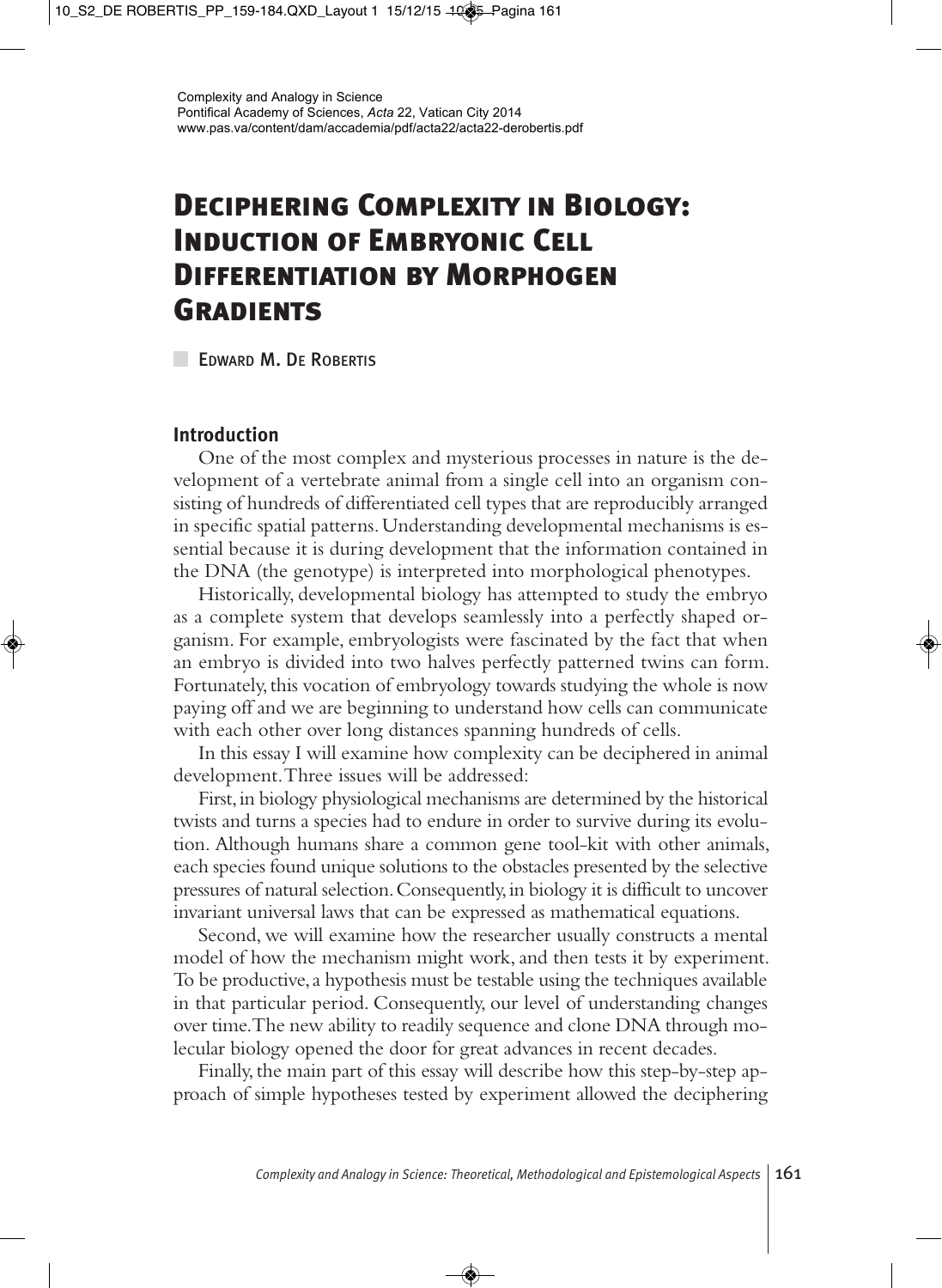of one of the most complex regulatory systems imaginable, the molecular mechanism of induction of an invariant pattern of cell differentiation in the early vertebrate embryo. We will examine how a network of extracellular proteins that generates a dorsal-ventral (D-V) morphogenetic gradient of growth factor signaling was discovered. This system has the remarkable capacity of regenerating a perfect pattern after the morphogen gradient is perturbed. This property of self-regulation is one of the most fascinating phenomena in living organisms, which could start to be addressed from a physico-chemical perspective only after recombinant DNA technology made possible the purification of the proteins involved in the network.

#### **1. Living organisms are shaped by their evolutionary history**

Physics and chemistry obey universal laws that can be expressed by mathematical equations. These laws have remained unchanged since the beginning of the universe. Life on earth has a single origin, as revealed by the fact that all living organisms share the same basic genetic code as the one in human DNA (Collins, 2006). Recent advances in DNA sequencing have allowed entire genomes to be sequenced readily. Bioinformatic "systems biology" approaches allowed scientists to describe the expression of thousands of genes in many cell types. Computational analyses of DNA sequences led to detailed catalogues of functional sites in humans. An ENCyclopedia of DNA Elements (ENCODE) in humans was recently published in a paper with almost 450 co-authors (Dunham *et al*., 2012); it provides one of the best examples of current "big science" efforts. Computers are very efficient at comparing linear sequences of A, G, T and C. However, despite these extensive computer analyses of the complexity of the human genome we are still very far from understanding the principles by which the genotype is converted into phenotype. We know the sequence of nucleotides, but do not understand how the genetic program is interpreted to produce a perfect organism generation after generation.

The main obstacle to revealing general laws in biology is the historical nature of life. Animals are shaped by evolution. To survive the strictures of natural selection a species acquires mutations, duplications, and gene losses that record within its DNA its previous history (Gould, 2002; De Robertis, 2008). For this reason it is very difficult to uncover invariant laws beyond those of physics and chemistry. Nevertheless, extraordinary advances have been achieved using the experimental method. The main goal of this paper is to illustrate how the enormous complexity of embryonic development can be interrogated productively using an hypothesis-driven approach.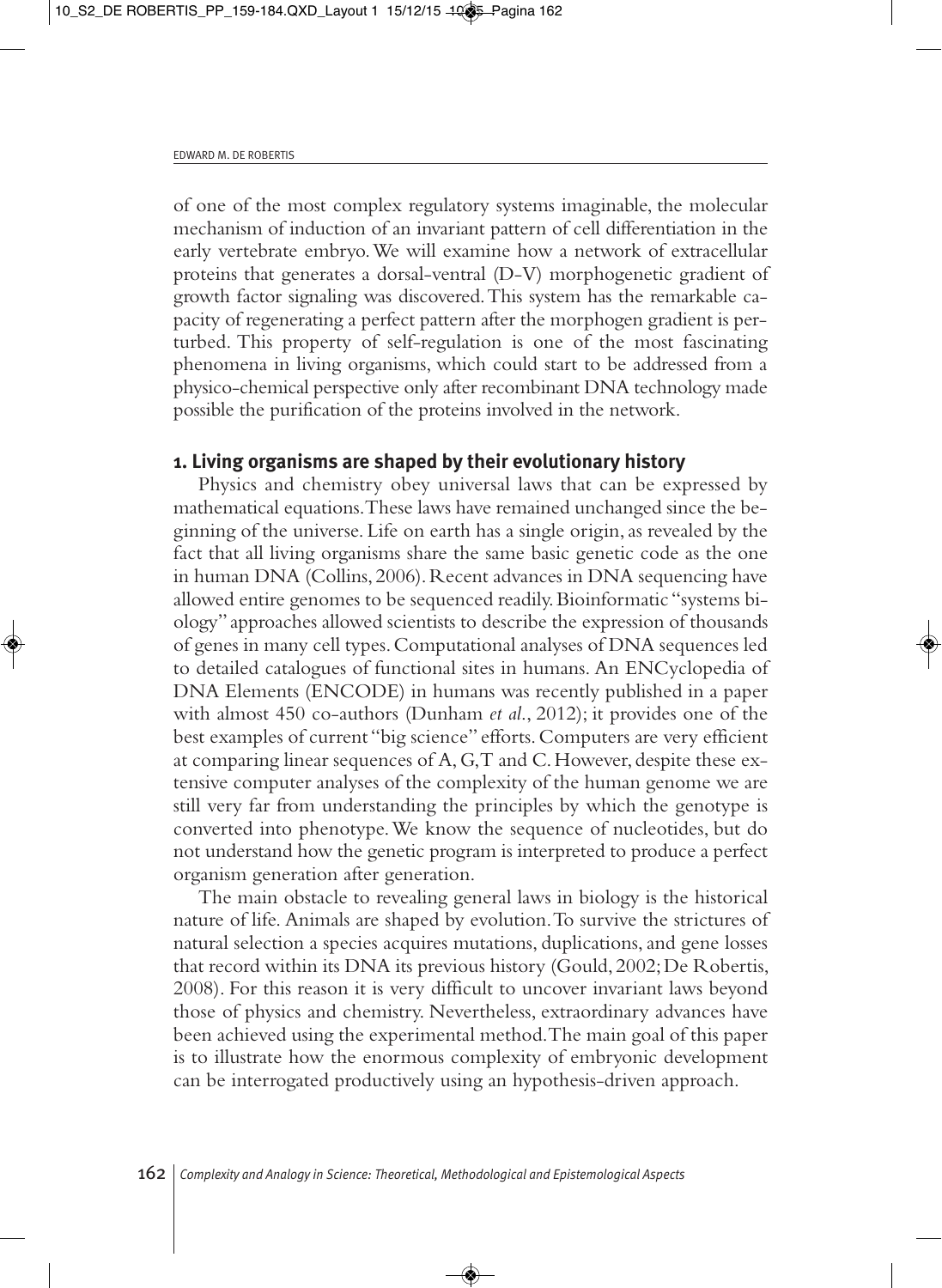#### **2. Conceiving hypotheses that can be tested by experiment**

How is new knowledge acquired in biology? The best description I know of the mental process involved is presented in an old book by French physiologist Claude Bernard (1865). Entitled *Introduction to the Study of Experimental Medicine*, its lessons are still valid today. Bernard was a noted physiologist, who discovered that the function of the liver and other organs was to deliver internal secretions into the blood. He also proposed that "animals have really two environments: a *milieu extérieur* in which the organism is situated, and a *milieu intérieur* in which the tissue elements live", and that physiological mechanisms were directed at maintaining the *milieu intérieur* constant.

The leitmotif of C. Bernard's book on the epistemology of experimental biology is that discovery starts with an *a priori* idea or hypothesis of how a phenomenon might occur. Using our reason we then devise experiments that might support or falsify the hypothesis and finally subject the hypothesis to proof by experiment. "The true scientist is one whose work includes both experimental theory and experimental practice. (1) He notes a fact; (2) *à propos* of this fact an idea is born in his mind; (3) in the light of this idea, he reasons, devises an experiment, imagines and brings to pass its material conditions; (4) from this experiment, new phenomena result which must be observed, and so on and so forth". In modern terms we call this approach hypothesis-driven research. To conceive an experiment we first need an idea or mental picture of how the process might work. "The experimental idea is the result of a sort of presentiment of the mind which thinks things will happen in a certain way. In this connection we may say we have in our minds an intuition or feeling, as to the laws of nature, but do not know their form. We can learn it only from experiment". In general, the new hypothesis is based on previous knowledge that pointed our attention to areas that remained unexplained.

The experiment puts the question to the natural world, which gives an answer independent of our own prejudices. At this point, the observer evaluates the results without preconceptions and decides whether the experimental hypothesis is verified, disproved, or suggests an alternative hypothesis. The key to the experimental method is that we must accept the result offered by nature and not replace it with our own reason. "Experimenters must doubt their intuition, i.e., the *a priori* idea or the theory which serves as their starting point; this is why it is an absolute principle always to submit one's idea to the experimental criterion so as to test its value". In my experience, when an idea is confirmed by experiment it frequently opens doors for new discoveries. If the hypothesis is incorrect, we rapidly encounter a wall of repeated obstacles and the verdict becomes evident. At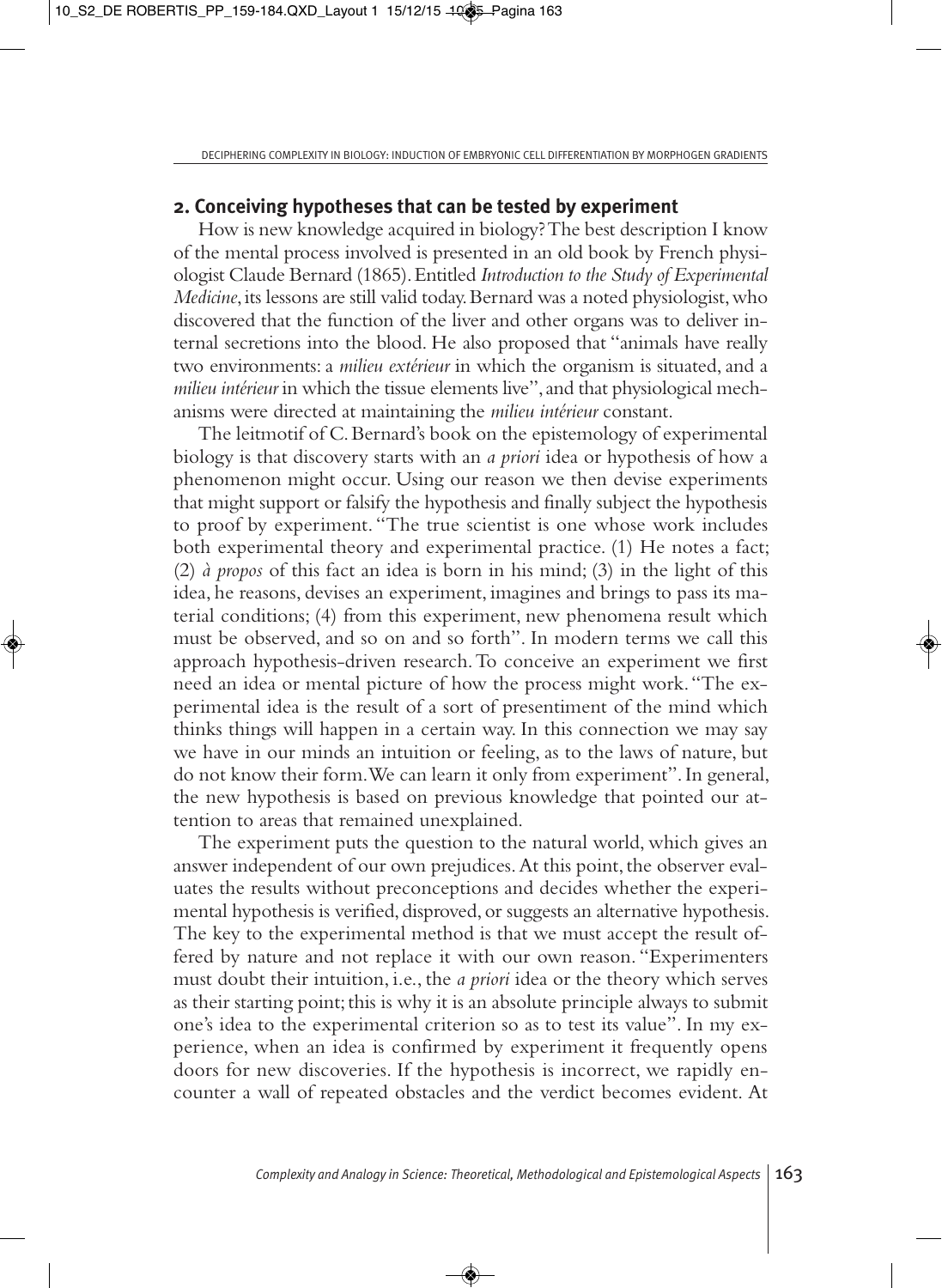some point even a productive experiment ceases to yield new insights; this indicates that new theories or methods will be required to advance further.

The story of the molecular dissection of the dorsal-ventral morphogen gradient provides an example right out of Claude Bernard's book. Experiments on the self-regulation of embryonic development suggested ideas that changed over time as new technical advances allowed deeper levels of understanding of development at a physico-chemical level.

## **3. Unraveling the induction of embryonic tissue differentiation**

#### *3.1 Self-regulation in development*

One of the most remarkable properties of embryos is that they are able to regenerate missing parts. After experimental manipulations the embryo attempts to self-regulate towards the whole. This property ensures that the most perfect embryo possible is produced time after time despite variations in egg size or environmental changes such as temperature. The experimental approach in embryology started in 1883 when Roux killed one of two cells of a frog egg with a hot needle and found that the surviving half gave rise to a partial embryo. However, in 1891 Driesch separated the two first cells (called blastomeres) of a sea urchin embryo and found that each was able to form a complete, although smaller, embryo.

Amphibian embryos provide a very good material for these experiments because the dorsal (future back) and ventral (future belly) sides can be distinguished from each other. Even before the first cell division, the future dorsal side can be recognized by a less pigmented dorsal crescent (resulting from a rotation of the egg cytoplasm along microtubules). In 1901 Hans Spemann used a baby hair loop to constrict salamander embryos into two halves. Much later, we found that the embryo can self-regulate a perfect pattern even after bisection with a scalpel blade at the late blastula (9000 cell) stage (for a timeline article on experimental embryology see De Robertis, 2006). In modern times researchers use the South African frog *Xenopus laevis* (Gurdon and Hopwood, 2000), which provides large numbers of eggs all year long.

If the embryo fragments contain both dorsal and ventral components identical twins can result. This provides one of the most extreme examples of regeneration since the entire missing half of the body, with all its organs, is perfectly replaced. The resulting embryos are "scaled" so that they are smaller in size but perfectly patterned. If the half embryo contains only ventral cells a spherical "belly piece" consisting of ventral tissues such as epidermis and blood is produced (Spemann, 1928). However, the dorsal half of the embryo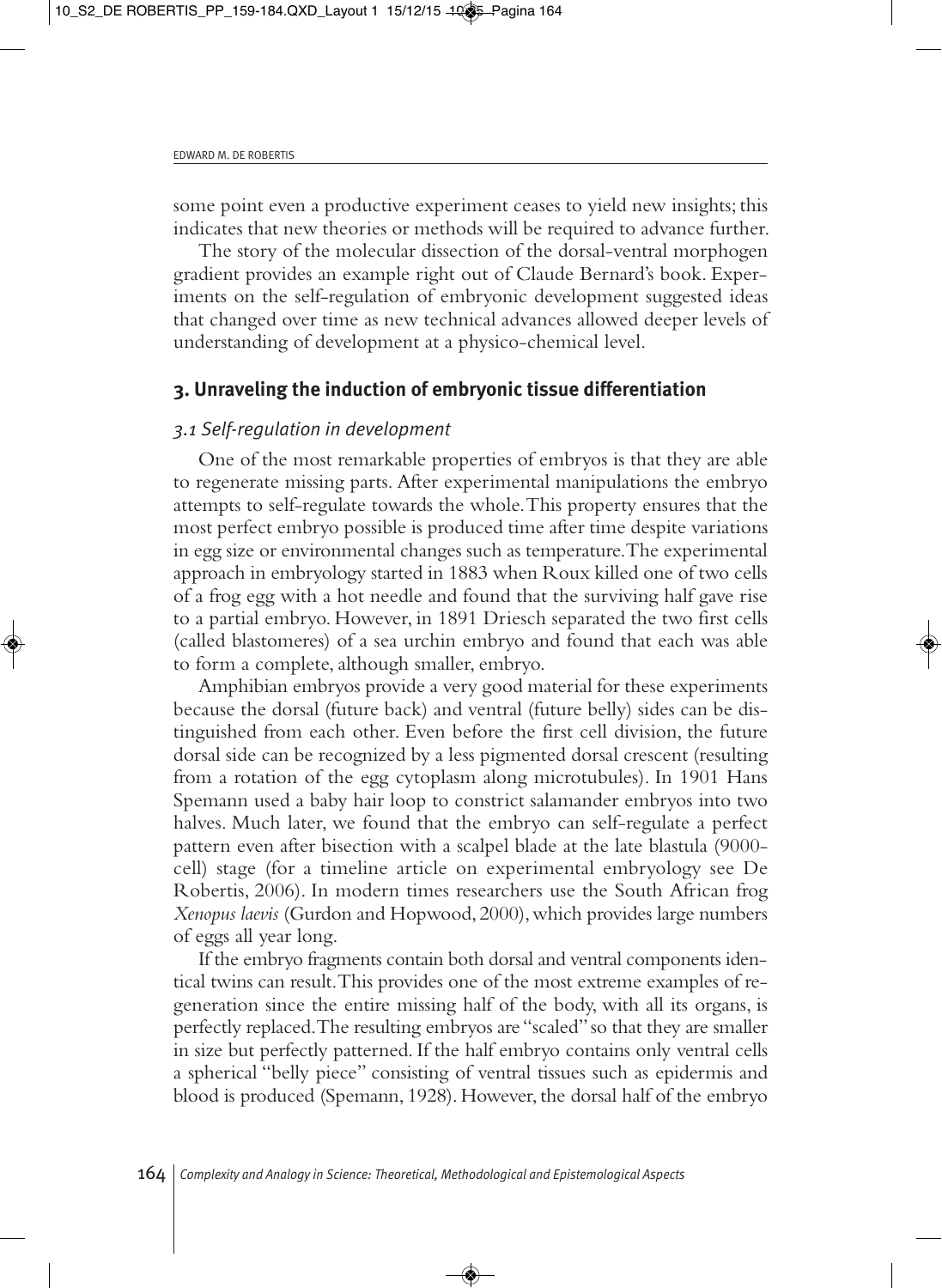is able to scale, forming a smaller but well-proportioned embryo containing dorsal tissues such as the central nervous system (CNS) and notochord, as well as ventral tissues. These experiments suggested that the dorsal side contained an activity able to organize embryonic tissue differentiation.

The key experiment for understanding embryonic patterning was performed by Spemann's graduate student Hilde Mangold, who transplanted a small region of the gastrula (10,000-cell stage) called the dorsal lip of the blastopore into the ventral side of a host embryo (Spemann and Mangold, 1924). The blastopore is the region through which the cells that will form the endoderm and mesoderm layers of the embryo invaginate. The cells that remain on the outside form the third germ layer, the ectoderm. A small grafted dorsal region had a very potent effect on the embryo, dividing the pattern of the whole into two Siamese twins:



Figure 1. The Spemann experiment: transplantation of a small fragment of dorsal tissue from the dorsal lip can induce twinning. Note the less pigmented grafted tissue in the ventral side of an early Xenopus embryo.

The tissue used by Hilde Mangold for the transplantation was from an unpigmented species of salamander, so that the lineage of the grafted cells could be distinguished from the pigmented host. The transplanted cells differentiated into notochord and induced neighboring cells to differentiate into somite (the embryonic tissue segments that give rise to skeletal muscle, bones and connective tissue of the dermis) and kidney in the mesoderm, and brain and spinal cord in the ectoderm. This was the crucial experiment that demon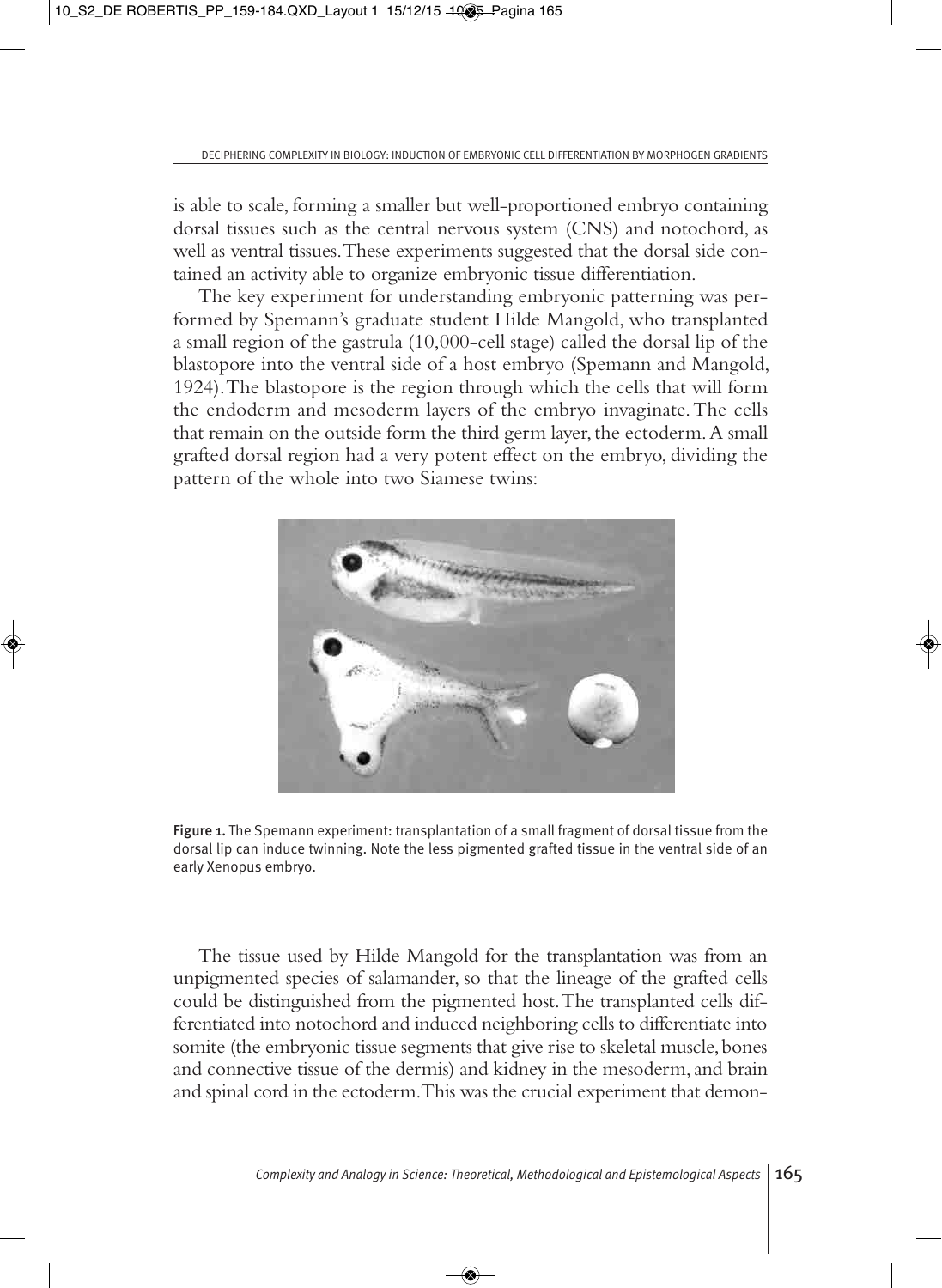strated that during development groups of cells can direct the differentiation of other cells. Spemann called the dorsal lip tissue the "organizing center" of the embryo. His thinking borrowed heavily from physics, which was the dominant science at this time. From electromagnetism he borrowed the term embryonic "induction" to designate the ability of organizer tissue to change cell differentiation and considered that cells in the embryo formed a morphogenetic "field" that was capable of self-regulation.

The organizer experiment represented the highest point of experimental embryology and Spemann received the Nobel Prize for Medicine or Physiology in 1935 for the discovery of embryonic induction. This experiment firmly established that the dorsal side of the embryo had inductive abilities and that organizer tissue played a crucial role in self-regulation. A molecular analysis would have to wait for many decades until gene cloning made molecular embryology a practical possibility. However, a new working hypothesis had been formulated by the Spemann-Mangold experiment: that dorsal organizer tissue secretes signals that induce cell differentiation at a distance.

#### *3.2 Morphogen gradients*

Another important advance took place in the 1950s. It was not an experimental advance but rather a theoretical one. Mathematician Alan Turing proposed a simple yet powerful theory to explain the behavior of differentiating biological systems. He suggested that anatomical structure might result from the diffusion of hypothetical substances that he called morphogens. He took the complex embryonic system and rendered it much simpler. Turing realized that simple physico-chemical laws were able to explain many of the facts of embryonic morphogenesis. He imagined that a system of chemical substances capable of reacting with each other and diffusing through a tissue would be able to generate pattern (Turing, 1952). "The systems actually to be considered consist therefore of masses that are not growing, but within which certain substances are reacting chemically, and through which they are diffusing. These substances will be called morphogens, the word being intended to convey the idea of a form producer". The D-V patterning system that was later uncovered in the frog *Xenopus* indeed contained many interacting protein molecules, which are able to diffuse over long distances in the embryo.

The reactions between morphogens depended on their concentration (law of mass action) and on their diffusion according to Fick's law of diffusion in fluid medium. Turing formulated a general partial differential equation to describe quantitatively the changes in concentration of a morphogen (C) over time  $(\delta t)$ :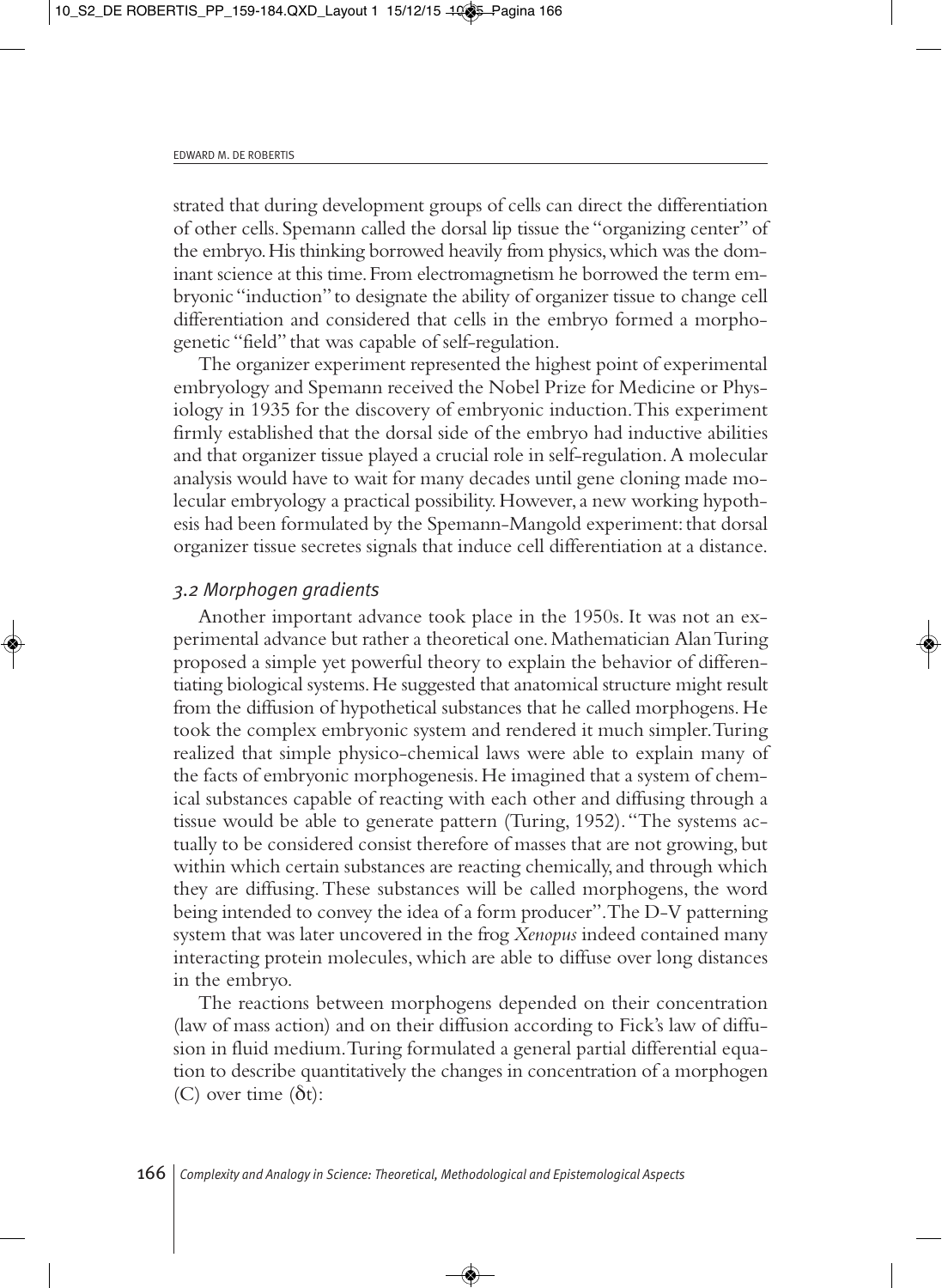

Chemical reaction - diffusion equations define how Morphogen concentration (C) changes of over time (t):



The right side of the equation describes that, following Fick's law of diffusion, the change in concentration of the morphogen (C) is proportional to its diffusion rate (D) and to the second derivative in space of the morphogen concentration ( $\nabla^2$ C). In addition, the change in morphogen concentration is also a function (F) of all the chemical reactions it undergoes (such as synthesis, degradation, and association and dissociation with other proteins such as antagonists). From this initial insight a large number of "reaction-diffusion" computer models to explain the behavior of developing systems have been derived (reviewed in Meinhardt, 2008; Plouhinec and De Robertis, 2009).

A further advance was the realization by Gierer and Meinhardt (1972) that in theory a pair of morphogens composed of an Activator and an Inhibitor originating from the same cells can generate stable patterns:



Figure 3. An Activator/Inhibitor pair of interacting morphogens.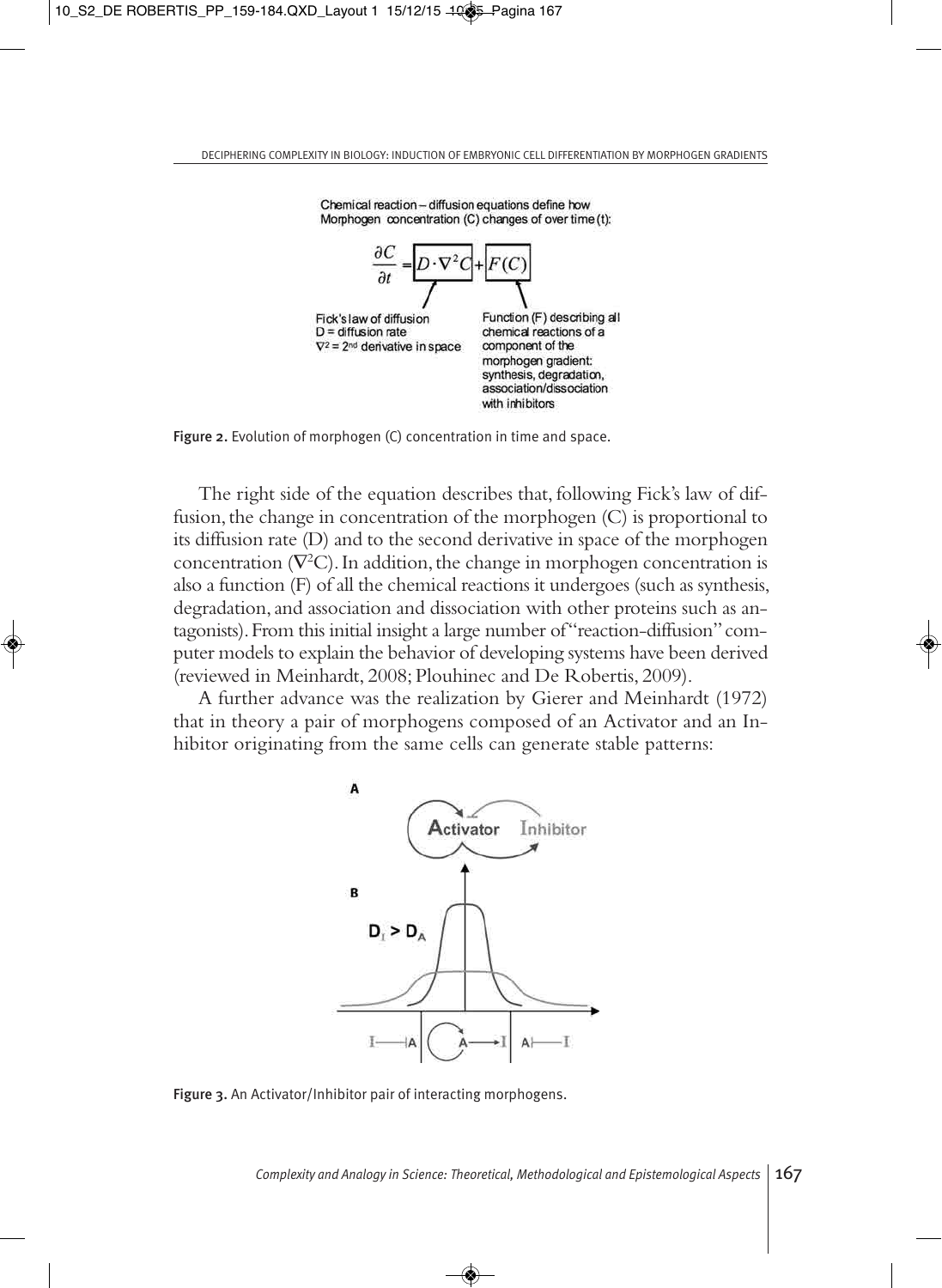The system shown in the figure consists of two diffusible morphogens secreted by the same source. In panel A we see that the Activator turns on its own production and also the synthesis of an Inhibitor that interacts with the Activator. In panel B we see how a field of cells can be patterned into two different zones provided the inhibitor diffuses faster than the activator. Activator (A) and Inhibitor (I) are secreted by the source at the center and turned off by a preponderance of inhibitor in the periphery. Such pairs of Activators and Inhibitors were found decades later to play prominent role in maintaining the dorsal and ventral signaling centers present in the frog embryo.

It is remarkable that these mathematicians could provide a theoretical framework for understanding long-range diffusion-reaction of morphogens at a time when the chemical nature of not even a single morphogen was known. A new working hypothesis was formulated, that morphogens would form gradients of signaling activity that could cause the differentiation of different cell types at different thresholds of activity. Further, these morphogens would be expected to react with each other, an idea that was fully vindicated by work on the D-V patterning system. Respecification of an embryonic morphogen gradient by the organizer graft could explain the amazing Siamese twins observed in the Spemann transplantation experiment.

# *3.3 A Dorsal-Ventral gradient of BMP signaling controls histotypic differentiation*

D-V patterning results from a gradient of activity of a family of secreted growth factors called Bone Morphogenetic Proteins (BMPs). The first correlation between tissue differentiation and BMPs came from the study of *Drosophila* mutations in a gene called *decapentaplegic* (*dpp)*, which is the homolog of vertebrate BMP2/4 (Ferguson and Anderson, 1992). In mammals, BMPs had a long history of being involved in bone differentiation. It was first noted that bone fragments transplanted subcutaneously or intramuscularly in rabbits could induce bone differentiation even after all cells had been killed with ethanol (Levander, 1938). Marshall Urist, an orthopedic surgeon working at the University of California, Los Angeles, found that the proteinaceous bone extracellular matrix, obtained by removing Calcium from bones by soaking them in Hydrochloric acid (HCl) for several days, had potent ectopic bone morphogenetic activity after transplantation into rabbits or rats (Urist, 1965). The active proteins were purified and cloned by a biotechnology company, and found to correspond to growth factors designated BMP2 to BMP7 (Wozney *et al*., 1988).

Growth factors are proteins that are secreted into the extracellular space, where they bind to surface receptors in other cells, triggering changes in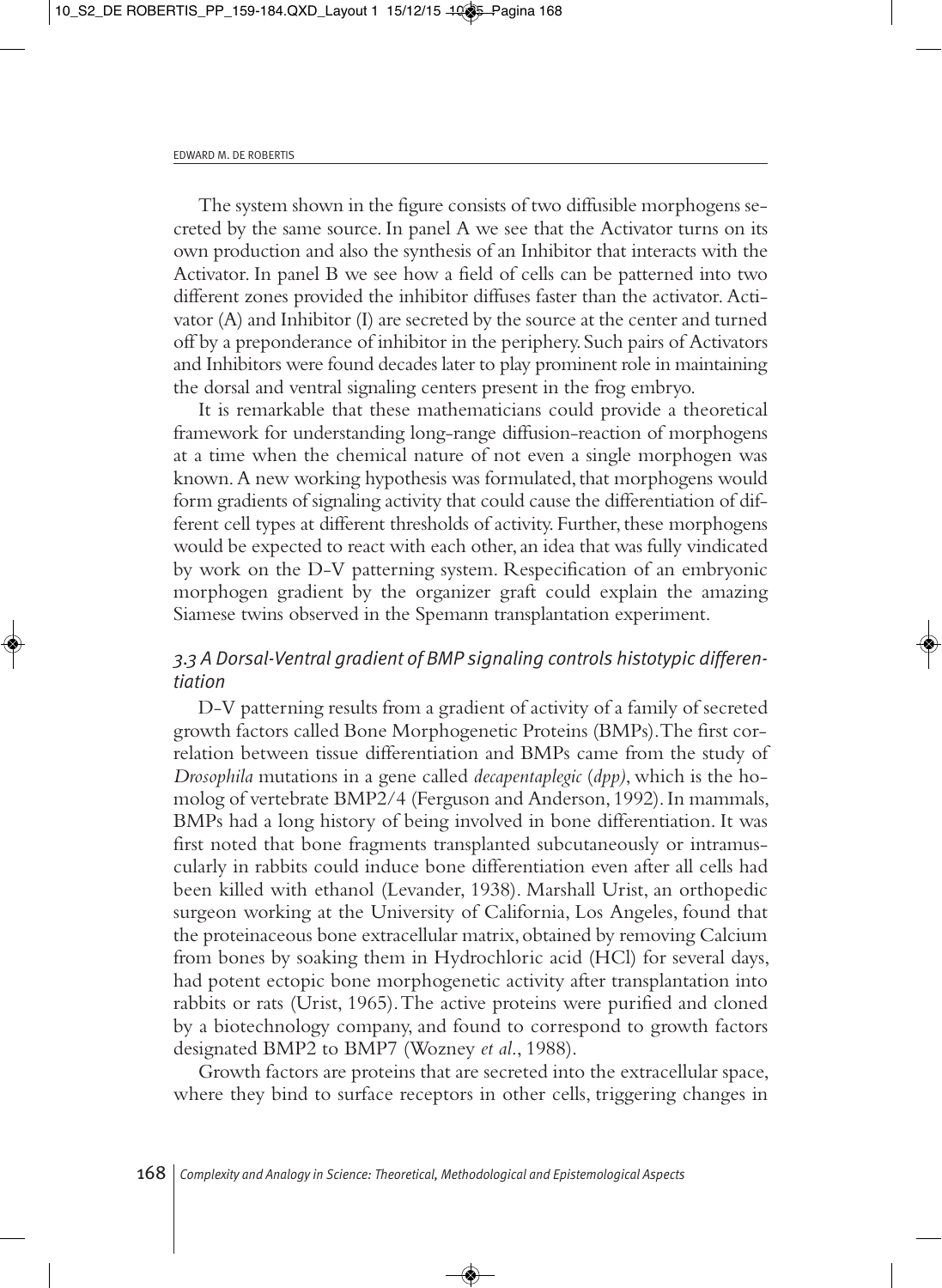cell signaling. They provide the main mechanism by which cells communicate with each other. BMP2 to BMP7 belong to the larger Transforming Growth Factor-beta (TGF-β) family of growth factors, which consists of 30 different genes in humans. Although first discovered because of their bone morphogenetic properties in mammals, BMPs play a central role in D-V embryonic patterning.



Figure 4. D-V gradient of BMP signaling revealed by phospho-Smad1 in Xenopus.

In zebrafish and *Xenopus* embryos it is possible to visualize the gradient of BMP signaling activity. This is done indirectly, by staining whole-mount embryos with an antibody specifically directed against the phosphorylated form of the Smad1 transcription factor. In Figure 4 one can see that BMP activity is lowest on the dorsal side and gradually increases towards the ventral side, in which the cell nuclei accumulate higher amounts of phospho-Smad1.

BMPs (or other members of the TGF-β superfamily) bind to two receptors on the cell surface, which become activated. The BMP receptors are transmembrane proteins containing a cytoplasmic enzymatic domain able to phosphorylate hydroxyl groups of Serine or Threonine amino acids in proteins. Their main target is a transcription factor called Smad1, which becomes phosphorylated at its carboxy-terminal end. Phospho-Smad1 (pSmad1) binds a second protein called Smad4 (also known as Deleted in Pancreatic Carcinoma). These two proteins together translocate inside the nucleus where they bind to DNA. Smad1/4 do not have a very high DNAbinding affinity and therefore require additional partner transcription factors bound to nearby DNA sites in order to activate or repress gene activity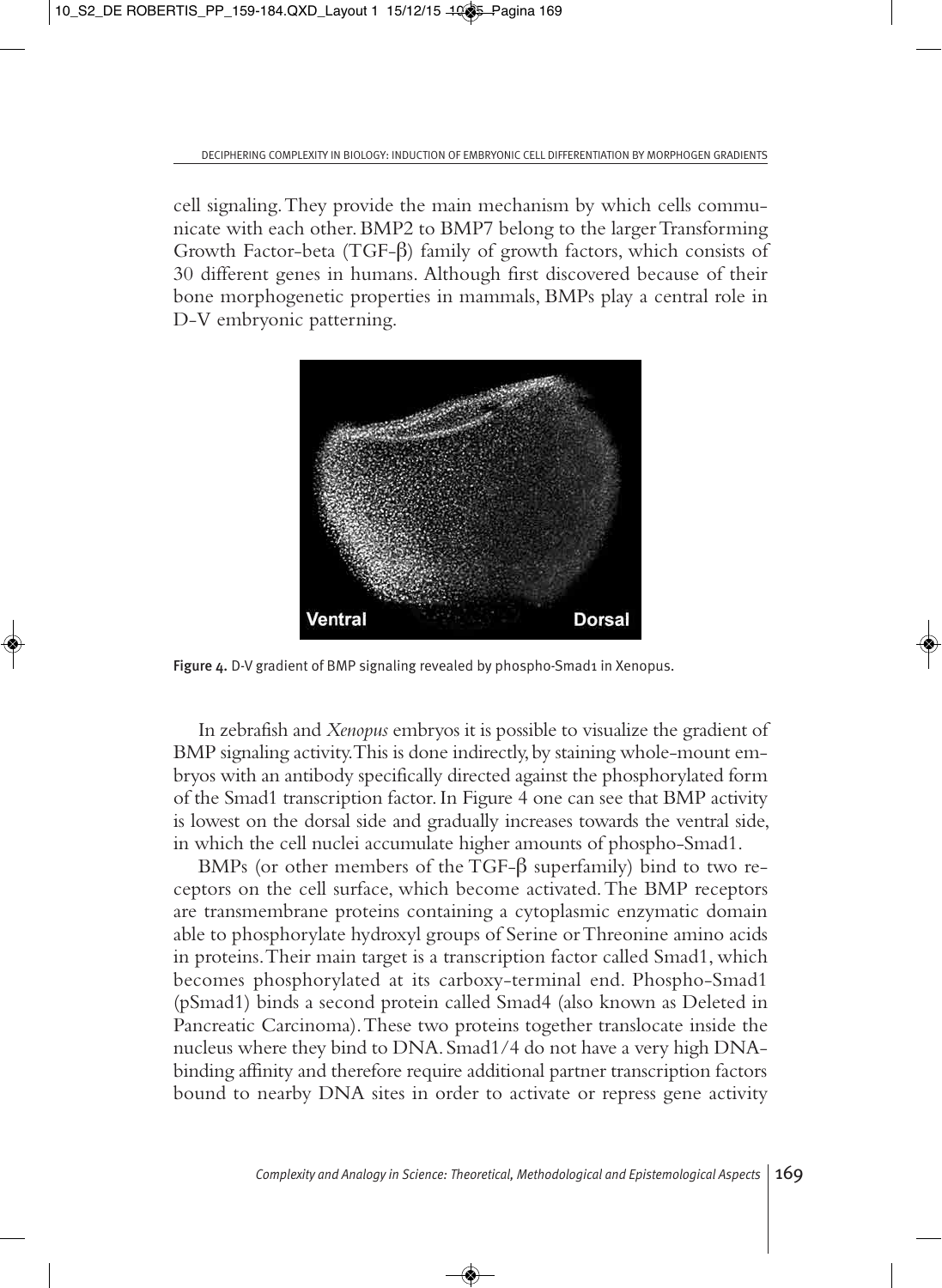(Massagué, 2000). BMP/TGF-β can activate different genes in different germ layers because these differ in the types of partner transcription factors they contain, according to their previous developmental history. This process, by which a protein bound to the outside membrane of the cell can change the activity of genes in the nucleus, is called signal transduction.

#### *3.4 Cloning the Spemann organizer genes*

When molecular biology, the great equalizer of modern biology, became practical the search for the signals produced by the dorsal organizer tissue that mediate embryonic induction was on. In our laboratory a gene library from manually-dissected dorsal blastopore lips from *Xenopus* was prepared. We succeeded in isolating a homeobox gene designated *goosecoid* (Cho *et al*., 1991). This gene allowed us to visualize Spemann's organizer using *in situ* hybridizations to its mRNA. Previously, the existence of organizer tissue had to be deduced from its effects after transplantation experiments.

Overexpression of *goosecoid* mRNA was able to induce twinned axes. However, *goosecoid* encodes an intracellular DNA-binding protein and we knew from Spemann's experiments that the factors responsible for embryonic induction had to be diffusible over long distances. This suggested the hypothesis that *goosecoid* might activate the synthesis of secreted proteins.

In 1994 we were able to isolate *chordin*, a gene activated by *goosecoid* from our *Xenopus* organizer library (Sasai *et al*., 1994). Richard Harland had also isolated *noggin* (Smith and Harland, 1992) and Douglas Melton *follistatin* (Hemmati-Brivanlou *et al*., 1994). It was later found that all three gene products were able to inhibit BMP signaling (Sasai *et al*., 1995). The dorsal side of the gastrula embryo secretes BMP antagonists and the ventral side BMP4 and BMP7:



Figure 5. BMP antagonism patterns the three germ layers, leading to the stereotypical arrangement of tissue differentiation in the vertebrates.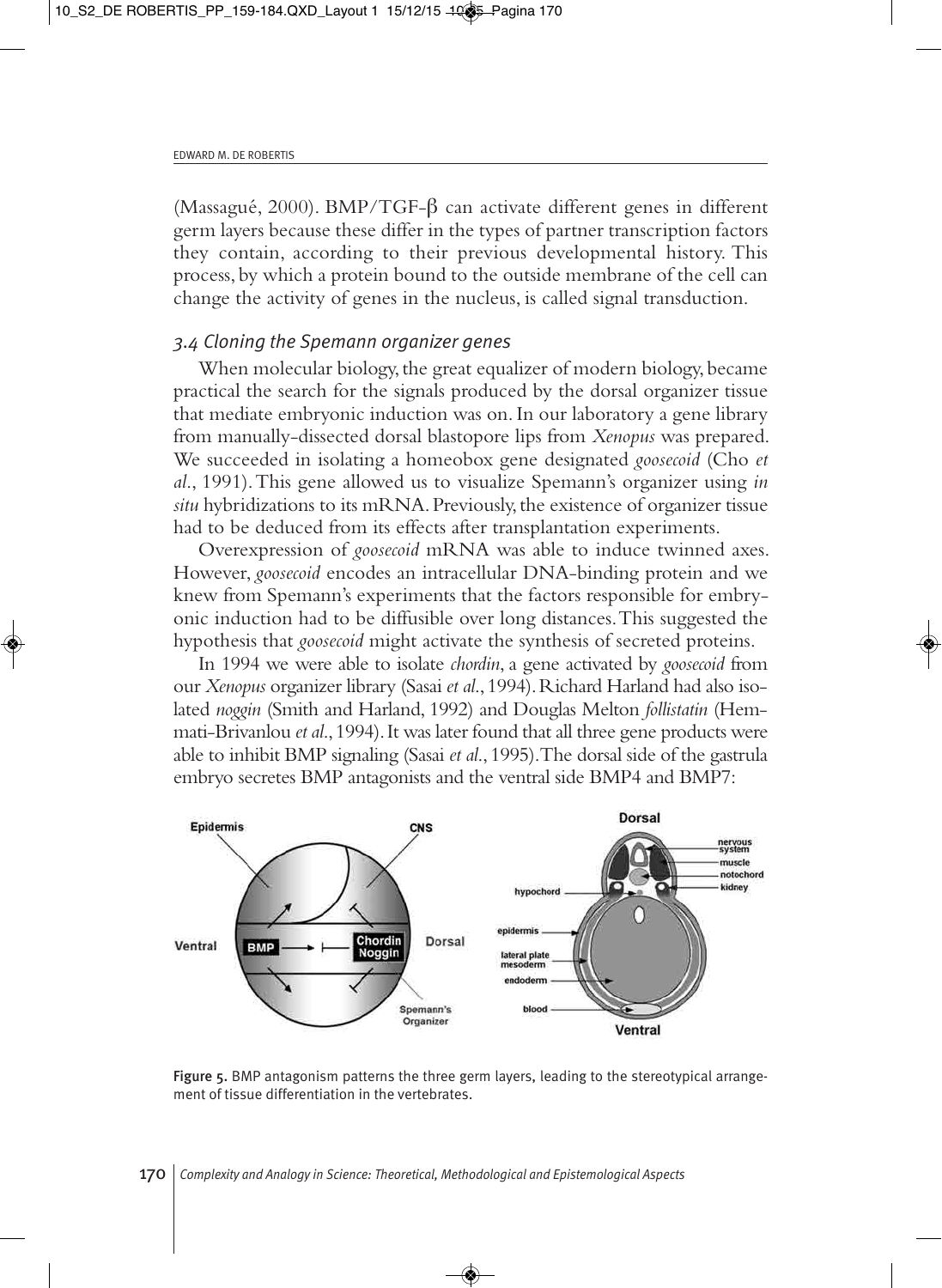Our initial hypothesis was that dorsal tissue would be the source of novel growth factors. Spemann's organizer proved a fertile fishing ground for new molecules, but what was found instead was that it secreted a large number of secreted growth factor inhibitors (reviewed in De Robertis and Kuroda, 2004).

Curiously, BMP signaling levels were able to regulate cell differentiation in the ectoderm, mesoderm and endoderm layers simultaneously. Explants of future ectoderm (cells from the animal cap of the embryo) differentiate into CNS at low BMP levels (*e*.*g*., in the presence of BMP antagonists) and into epidermis when BMP signaling levels are high. Similarly, in the mesoderm low BMP gives rise to notochord (a flexible rod used by chordate embryos for swimming), at slightly higher levels skeletal muscle (arranged in repeated segmental structures called somites), then kidney (each embryonic segment develops a kidney tubule), then lateral plate (which gives rise to the body wall) and at the highest BMP levels blood islands (Figure 5). These tissues represent the invariant body plan shared by all vertebrates. This then raises the question of how many morphogen gradients exist. Is there one gradient per germ layer? How would each gradient be regulated coordinately so that a perfectly harmonious embryo is formed?

The embryo has only one chance to allocate these tissues perfectly so it is not surprising that the BMP gradient is tightly regulated. While there are many growth factor antagonists secreted by Spemann's organizer cells, Chordin proved the most informative for the regulation of the D-V signaling gradient; it was at the heart of the organizer phenomenon.

#### *3.5 Chordin regulates the D-V BMP gradient*

When Chordin is microinjected into a ventral cell (in the form of synthetic mRNA prepared in the test tube) it recapitulates the organizer experiment, forming a second neural tube, somites and even a second gut cavity. Chordin can be depleted in *Xenopus* embryos using microinjected Morpholino oligos (MO). These antisense reagents (which resemble RNA but have a morpholine ring replacing the ribose, so they not degraded easily by cellular enzymes) hybridize to mRNA and prevent its translation into protein. Depletion of Chordin produced embryos that developed with smaller heads and dorsal tissues and enlarged ventral structures. However, an embryonic axis was still formed. Later, Harland found that the combined depletion of Chordin, Noggin and Follistatin led to a catastrophic loss of all dorsal tissues (Khokha *et al.*, 2005). Similarly, in the mouse double knockout of Chordin and Noggin the forebrain, midbrain and notochord and are lost (Bachiller *et al*., 2000). Thus, the BMP antagonists secreted by organizer tissue are able to compensate for each other.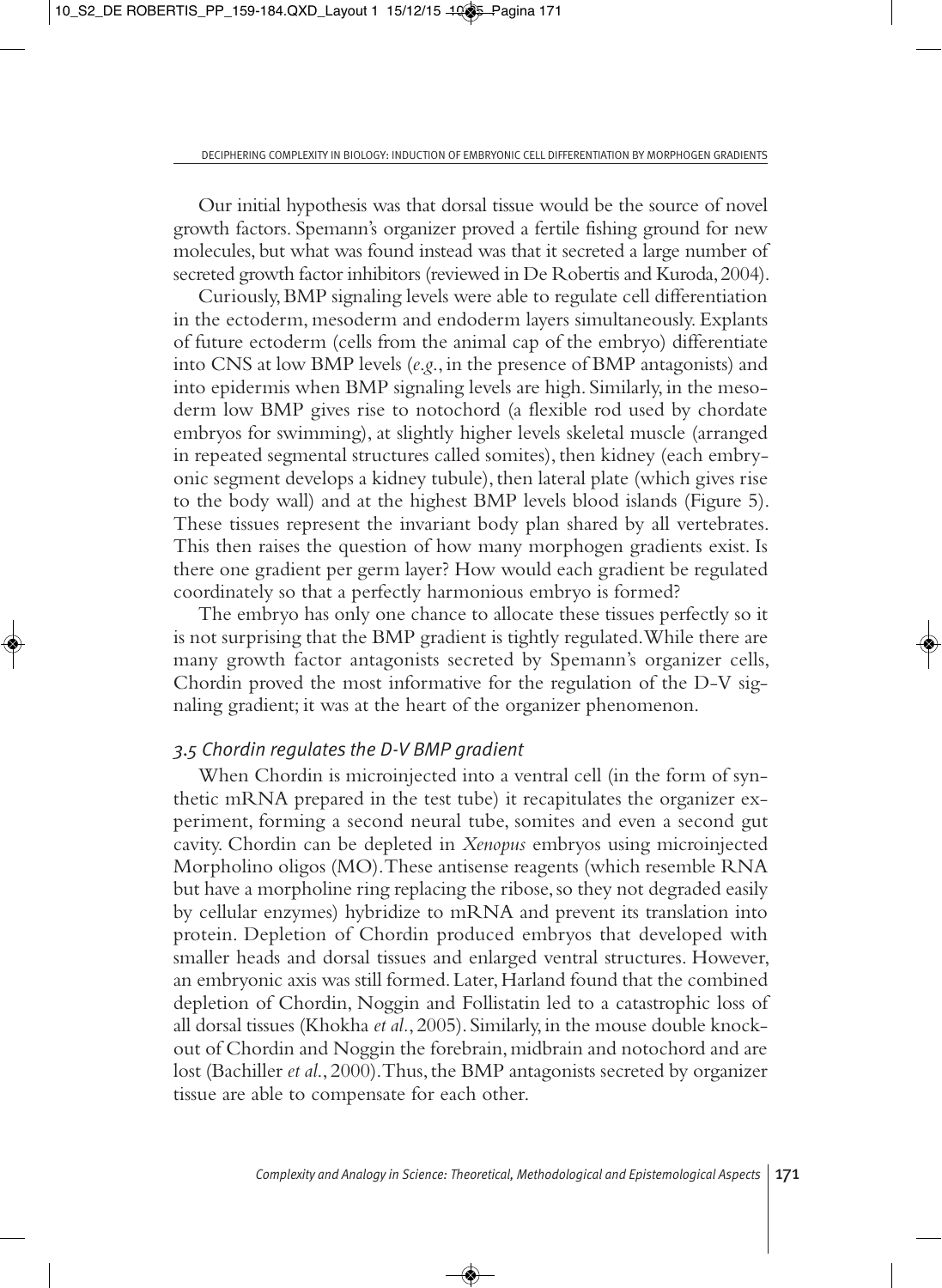Chordin is absolutely essential for the activity of Spemann organizer grafts. An organizer transplanted to the ventral side of the gastrula invaginates inside the embryo, inducing new dorsal tissues. This is particularly clear when a pigmented graft is placed in an albino embryo. When the organizer was depleted of Chordin it remained as a patch of epidermis that was completely devoid of inducing activity (Oelgeschlager *et al*., 2003). Transplantation is a very powerful tool in biology. In this case, when dorsal cells were challenged by placing them in a new ventral surrounding their diminished biological capacity due to the loss of the Chordin gene product was strikingly revealed.

#### *3.6 Chordin is used throughout the animal kingdom*

We realized that Chordin had to be a very important molecule very early on. A gene of similar sequence was cloned in the fruit fly *Drosophila* called *short gastrulation* (*sog*). We collaborated with F. Michael Hoffman and Edwin "Chip" Ferguson to show that microinjected *chordin* and *sog* mRNA induced neural tissue both in *Drosophila* and frog embryos (Holley *et al*., 1995). This led to the realization that we had discovered an ancient molecule that had been conserved in evolution between fly and amphibian embryos.

Extensive genetic screens in the zebrafish *Danio rerio* by Christiane Nüsslein-Volhard supported the discoveries from our work in *Xenopus* described below. In a satisfying convergence, zebrafish loss-of-function mutations that affected the allocation of dorsal-ventral tissues were found to affect genes in the Chordin pathway. Loss-of-function mutations that increased ventral tissues eventually corresponded to Chordin and Sizzled, and mutations increasing dorsal tissues corresponded to BMP7, BMP2b, a BMP receptor, Smad5 and Tolloid (Little and Mullins, 2006).

These genetic findings greatly increased confidence that we had uncovered a patterning mechanism that was generally applicable across animal embryos. Importantly, the effects of *sog* mutations were known to be enhanced when the number of *dpp*/BMP4 genes was increased in *Drosophila* (Ferguson and Anderson, 1992). This led us to the new hypothesis that Chordin and BMPs worked on a common signaling pathway.

#### *3.7 Chordin is part of a biochemical pathway*

Chordin mRNA is expressed at high levels in dorsal cells in the exact region that has inducing activity after transplantation. We measured the amount of Chordin secreted by the frog embryo during gastrulation and found that it is produced in prodigious amounts. If distributed uniformly in the extracellular space, Chordin protein would reach concentrations of 33 nanomolar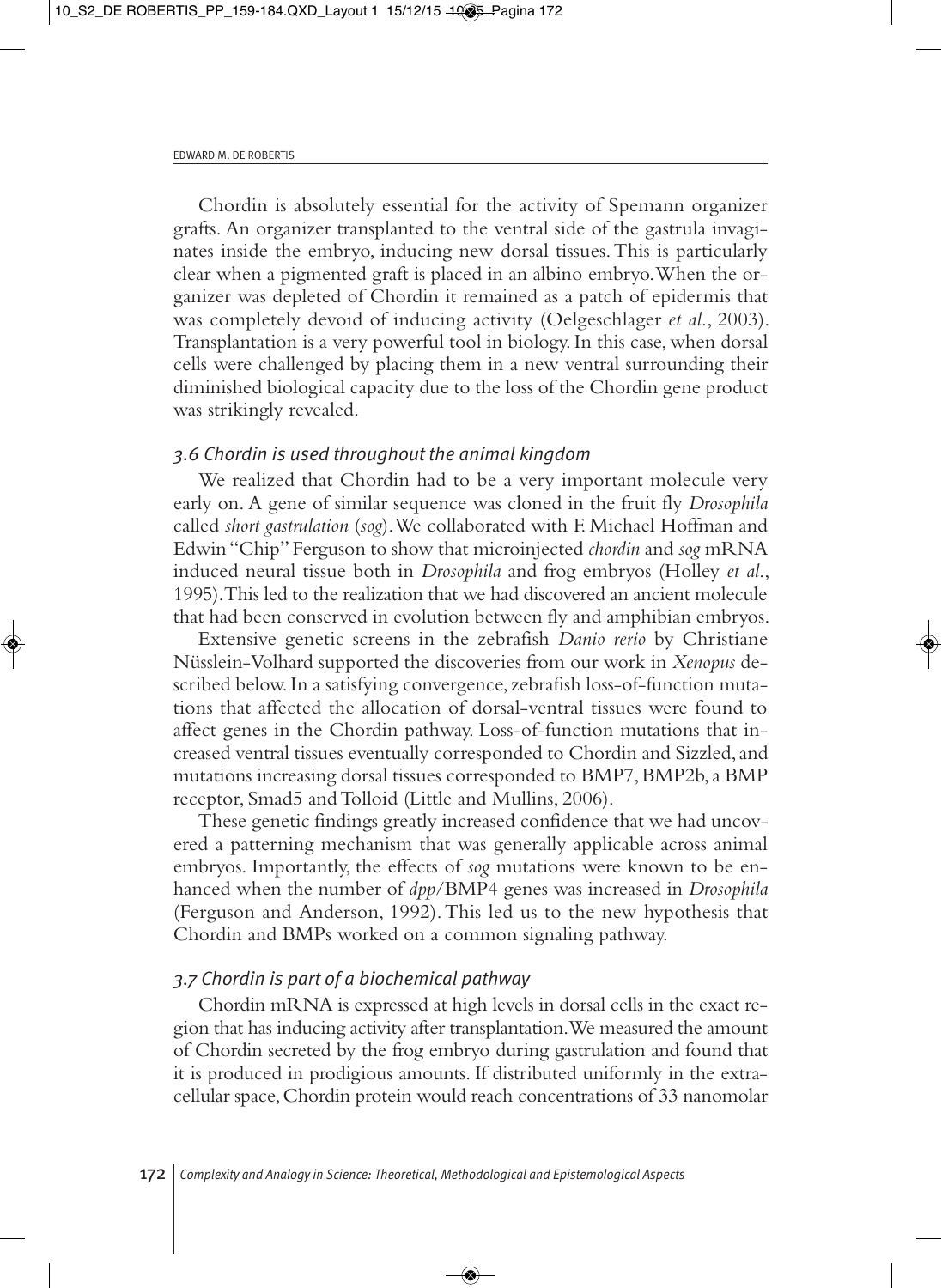(nM). In the dorsal side, where it is produced, Chordin must reach much higher extracellular concentrations. BMP concentrations have not been measured in embryos, but in other tissues they are in the picomolar (pM) range. Thus, a vast excess of Chordin exists during early development.

Since Chordin is a BMP antagonist, in principle its localized expression in the dorsal side could be sufficient to account for the BMP signaling gradient, even if BMP expression were uniform. However, our investigations discovered that Chordin is part of a biochemical network of extracellular proteins that encompasses the entire embryo. It gradually became clear that the organizer effect is not due only to the action of the dorsal side but also to the reaction of ventral cells.



Figure 6. The extracellular biochemical network of interacting proteins that explains self-regulation of D-V patterning.

We found that several secreted proteins are synthesized by the same cellular sources. The embryo has a dorsal and a ventral center that communicate through secreted proteins that interact with each other (indicated by solid lines). Dorsal genes are expressed when BMP levels are low, while ventral genes are expressed when BMP levels are high (transcriptional activity is indicated by lines with short stipples). The two centers adapt to changes in signaling because all the components of the system are under opposing transcriptional control by BMP. The long stippled arrows indicate the flux or flow of Chordin bound to dorsal BMPs, BMP2 and ADMP, towards the ventral side (ADMP stands for anti-dorsalizing morphogenetic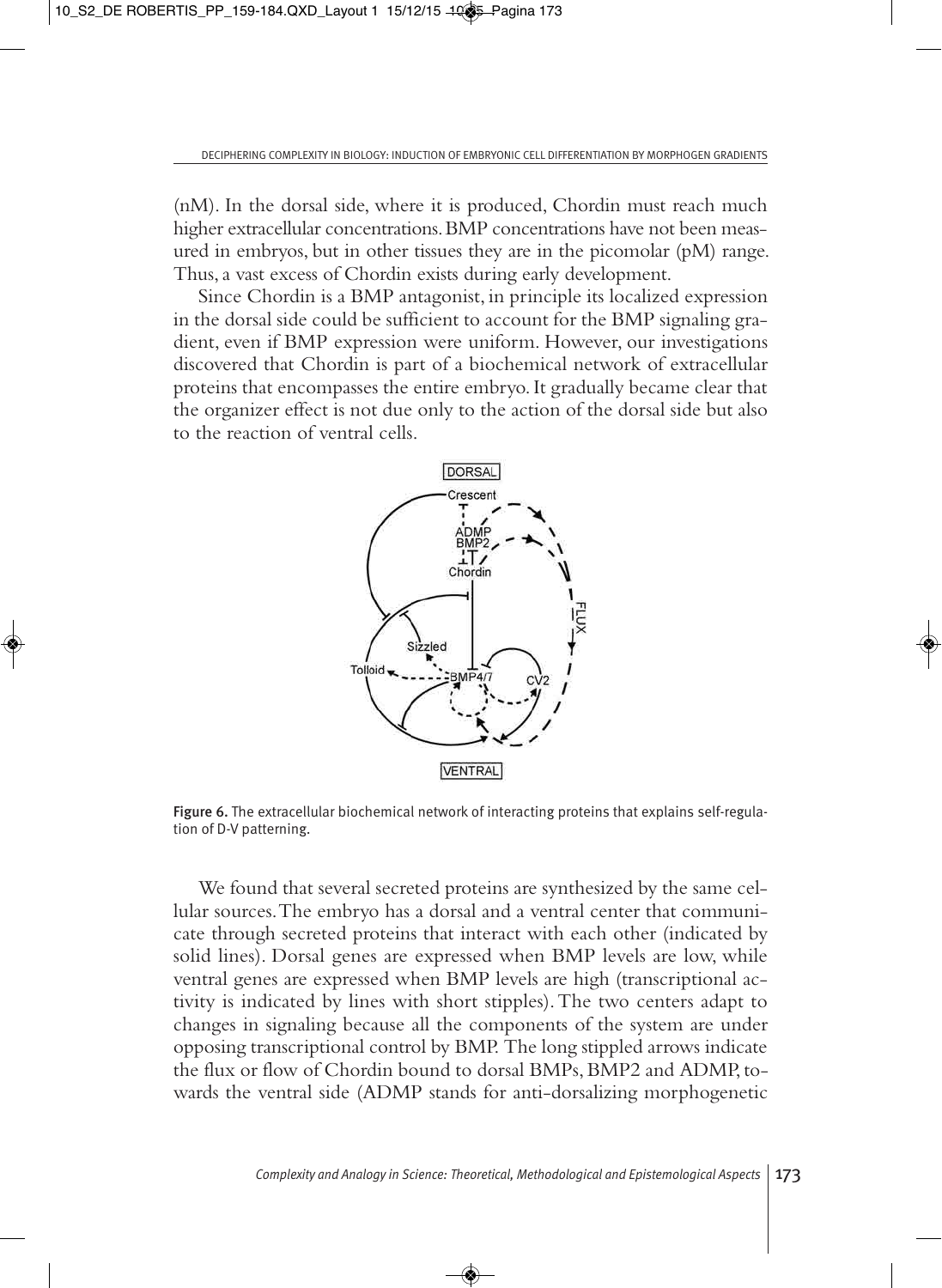protein, Moos *et al*., 1995). The function of each of the extracellular proteins of this pathway was determined by a combination of biochemical and embryological experiments, as explained below.

## *3.8 Chordin is a BMP antagonist regulated by a metalloproteinase*

Chordin encodes a large protein containing four Cysteine-rich (CR) domains that serve as BMP-binding modules. It has a cofactor called Twisted gastrulation (Tsg) that helps keep BMPs soluble and binds to both Chordin and BMPs. The ternary complex of Chordin, BMPs and Tsg prevents binding of BMPs to BMP receptors on the cell surface and in this way inhibits BMP signaling.



Figure 7. The ternary complex of Chordin (Chd), BMP4 and Tsg inhibits binding to BMP receptor (BMPR).

Purified Chordin binds BMPs with an affinity (dissociation constant,  $K_D$ ) in the low nM range (Piccolo *et al.*, 1996). However, the inhibitory action of Chordin is not permanent and can be reversed by metalloproteinases of the Tolloid family. Tolloid was identified in classical *Drosophila* genetic screens (Wieschaus and Nüsslein-Volhard, 1980) as a gene that increased Dpp/BMP signaling. In collaboration with Leslie Dale, we showed that the metalloproteinase Xolloid-related (indicated as Tld and represented by scissors in Figure 7) was able to cleave Chordin at two precise sites. When this happens, the affinity of the cleaved Chordin for BMP decreases precipitously and the complex of BMP and Tsg is able to bind to BMP receptors, restoring signaling (Piccolo *et al*., 1997). Because Tolloid/Xlr is expressed in the ventral side, it serves as a ventral sink that degrades Chordin originating from Spemann's organizer, allowing the flux of BMPs from more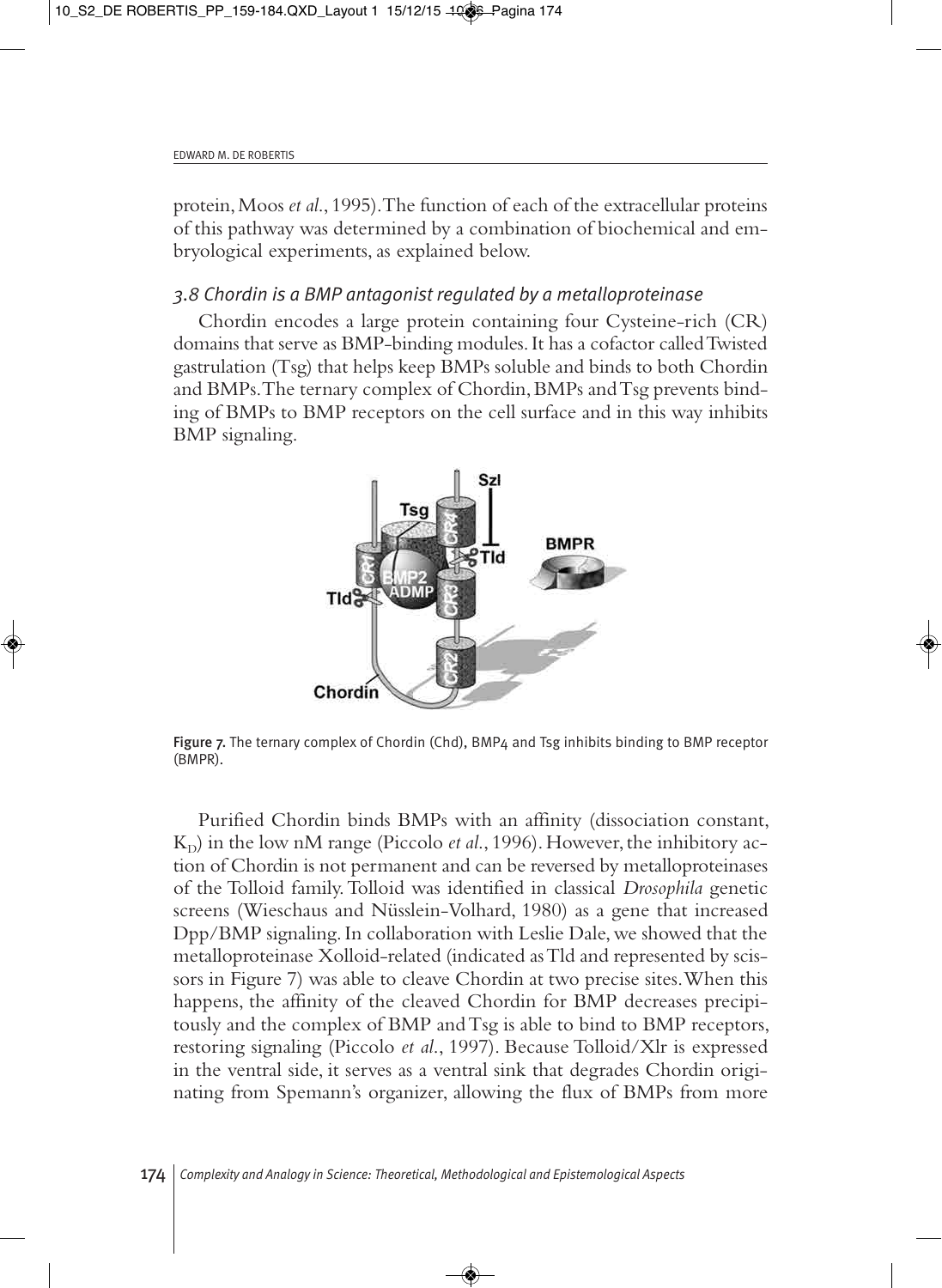dorsal regions to the ventral side in which BMP signaling is maximal. Activity of the Tolloid protease is the rate-limiting step in D-V patterning and is subjected to stringent regulation.

# *3.9 Sizzled and Crescent are inhibitors of Tolloid activity*

Sizzled is a ventral center molecule that is expressed at high BMP signaling levels (Collavin and Kirschner, 2003). In zebrafish the Sizzled mutation (called *ogon*/*mercedes*) had a phenotype intriguingly similar to that of Chordin mutants (Yabe *et al*., 2003). We microinjected *sizzled* mRNA into dorsal or ventral half-embryos in *Xenopus* and noted that it had strong dorsalizing effects on dorsal fragments (expansion of the CNS) but none at all in ventral fragments. Thus, *sizzled* function required a dorsal component, giving rise to the idea that it might inhibit the degradation of Chordin by Tolloid.

Sizzled encodes a secreted Frizzled-related protein (sFRP). This class of protein is normally involved in inhibiting Wnt signaling. However, in the case of Sizzled the protein has evolved so that it is able to bind to the Tolloid proteolytic site, but is unable to be cleaved by this enzyme. In this way, Sizzled acts as a competitive inhibitor of Tolloid. Like most components in the pathway shown in Figure 6, the Sizzled/Tolloid binding has an affinity in the 20 nM range (Lee *et al*., 2006).



Figure 8. Sizzled is expressed in the ventral side and Chordin in the dorsal organizer at the circular blastopore stage (the blastopore will later become the anus).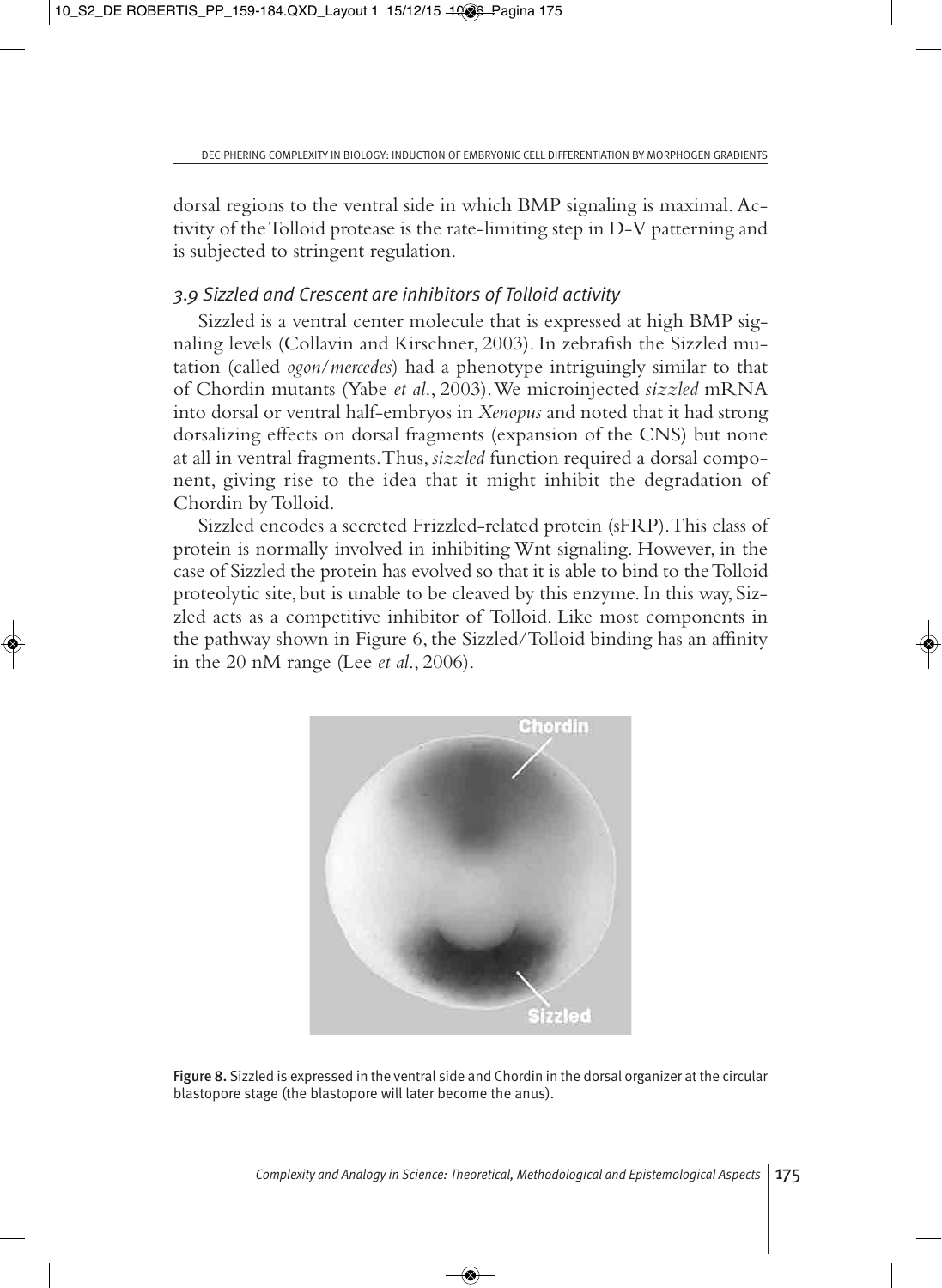Sizzled depletion by antisense morpholinos results in the same phenotype as Chordin loss-of-function, because in its absence the activity of Tolloid increases and Chordin is degraded. When overexpressed Sizzled has an anti-BMP effect because it inhibits Tolloid, causing the accumulation of Chordin. The increase in Chordin levels then inhibits BMP signaling. On the dorsal side of the embryo, a protein structurally related to Sizzled called Crescent also serves as a Tolloid inhibitor, but under the opposite transcriptional regulation (Figure 6; Ploper *et al*., 2011).

Sizzled acts as a feedback inhibitor of Tolloid and is expressed in copious amounts in the *Xenopus* embryo. Like Chordin, it would be present at concentrations of 30 nM if distributed uniformly in the extracellular space (Lee *et al*., 2006). Tolloid and Sizzled behave as an Activator/Inhibitor pair in the sense described in Figure 3. Tolloid will activate its own synthesis by increasing BMP signaling, while Sizzled will inhibit Tolloid activity competitively.

Tolloid activity is also regulated by direct binding of BMP to protein domains outside its catalytic region. If BMP levels become high it binds to domains in Tolloid called CUB domains, inhibiting enzyme activity in a non-competitive fashion (Lee *et al*., 2009). This new negative feedback loop provided a molecular explanation for an old mystery in the field. When the first peptide sequences were obtained from extracts with bone-inducing activity (Wozney *et al*., 1988) the first protein identified, designated BMP1, had the sequence of a Tolloid enzyme containing three CUB domains. The reason why BMP1 was purified together with the BMP2 to 7 growth factors was simple: Tolloids are BMP-binding proteins. In conclusion, Tolloid activity is highly regulated and plays a key role in the communication between the dorsal and ventral sides of the embryo.

## *3.10 Crossveinless 2 concentrates Chordin/BMP complexes in the ventral side*

Another component of the Chordin/BMP pathway is Crossveinless 2 (CV2). We first identified it by searching sequencing databases for vertebrate genes that contained CR domains similar to the BMP-binding modules of Chordin. Once the complete sequence was obtained, it became clear that it was homologous to a gene previously described in *Drosophila* called *Crossveinless 2* (Conley *et al*., 2000). In the fly wing, CV2 is required to reach the maximal BMP signaling required for formation of cross vein structures. Like Chordin, overexpressed CV2 can act as a BMP antagonist through its BMP-binding modules. CV2 expression is activated by high BMP levels and is therefore produced in the ventral center. When one depletes Chordin, CV2 expression increases, compensating for the loss of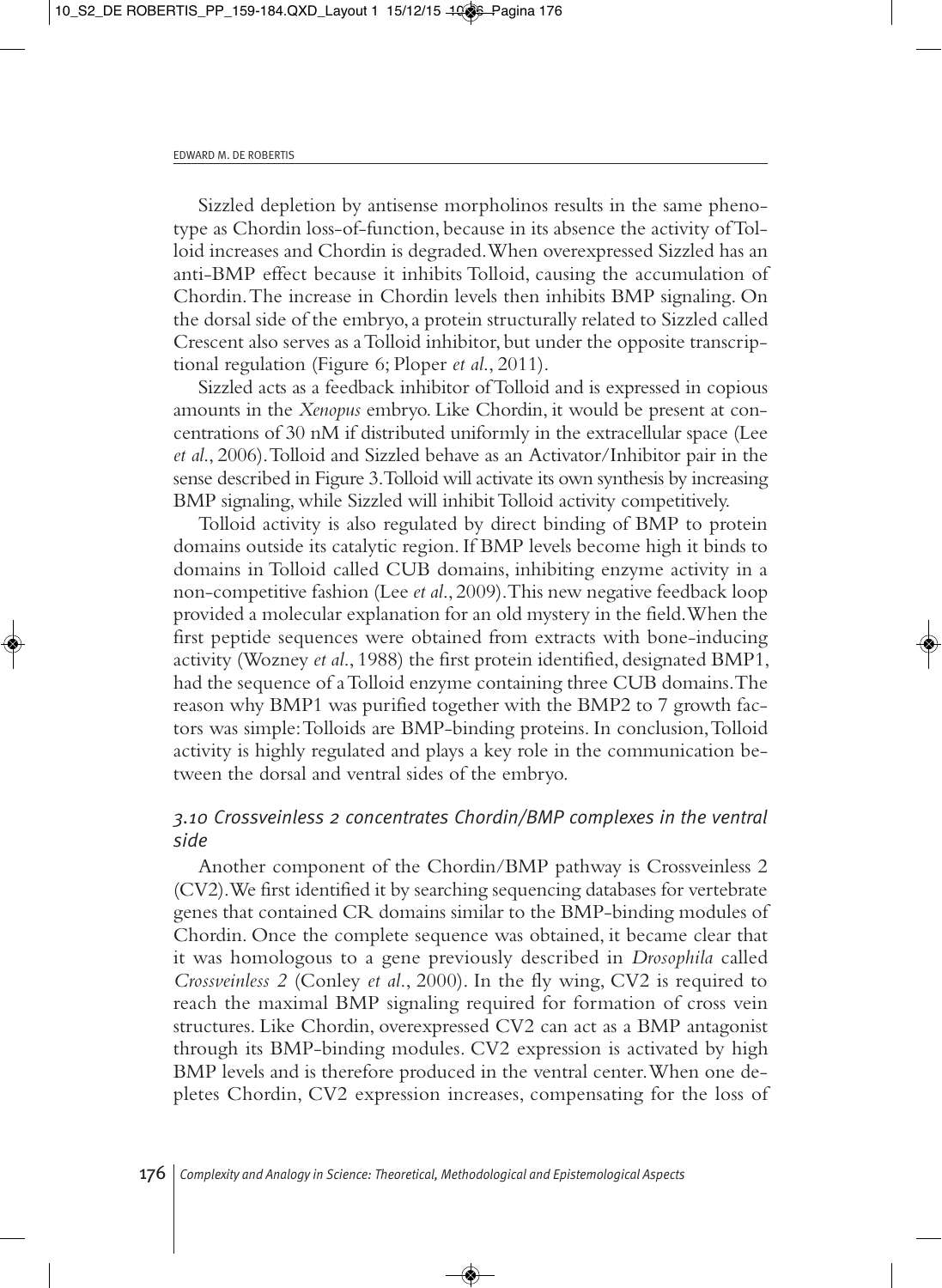Chordin from the opposite side of the embryo. When both Chordin and CV2 are depleted, ventral tissues are greatly expanded (Ambrosio *et al*., 2008). One difference with Chordin is that CV2, although it is a secreted protein, is not able to diffuse through the extracellular space because it remains anchored by glycosylated proteins (called glypicans) to the surface of the cells that secrete it (Serpe *et al*., 2008).

Why does CV2 have pro-BMP effects in *Drosophila* wing? We addressed this by asking whether CV2 interacted with other components of the D-V patterning system. Using a biochemical approach we found that CV2 has a second activity. It binds with considerable affinity (dissociation constant 1.4 nM) to Chordin and with even higher affinity to Chordin/BMP complexes. In the frog embryo, CV2 acts as a molecular sink concentrating Chordin/BMP complexes in the ventral side. Once there, Tolloid proteases can cleave Chordin, allowing BMP to signal through its receptors. In this way BMP signaling is boosted on the ventral side by the combined action of CV2 and Tolloid, which facilitate the flux of BMPs produced in more dorsal regions of the embryo and transported by Chordin.



Figure 9. Crossveinless 2 (CV2) serves as a molecular sink that concentrates Chordin/BMP complexes on the ventral side, where BMPs are then released by cleavage of Chordin by Tolloid. CV2 does not diffuse far from the cells where it is produced because it binds to glypicans on the cell surface.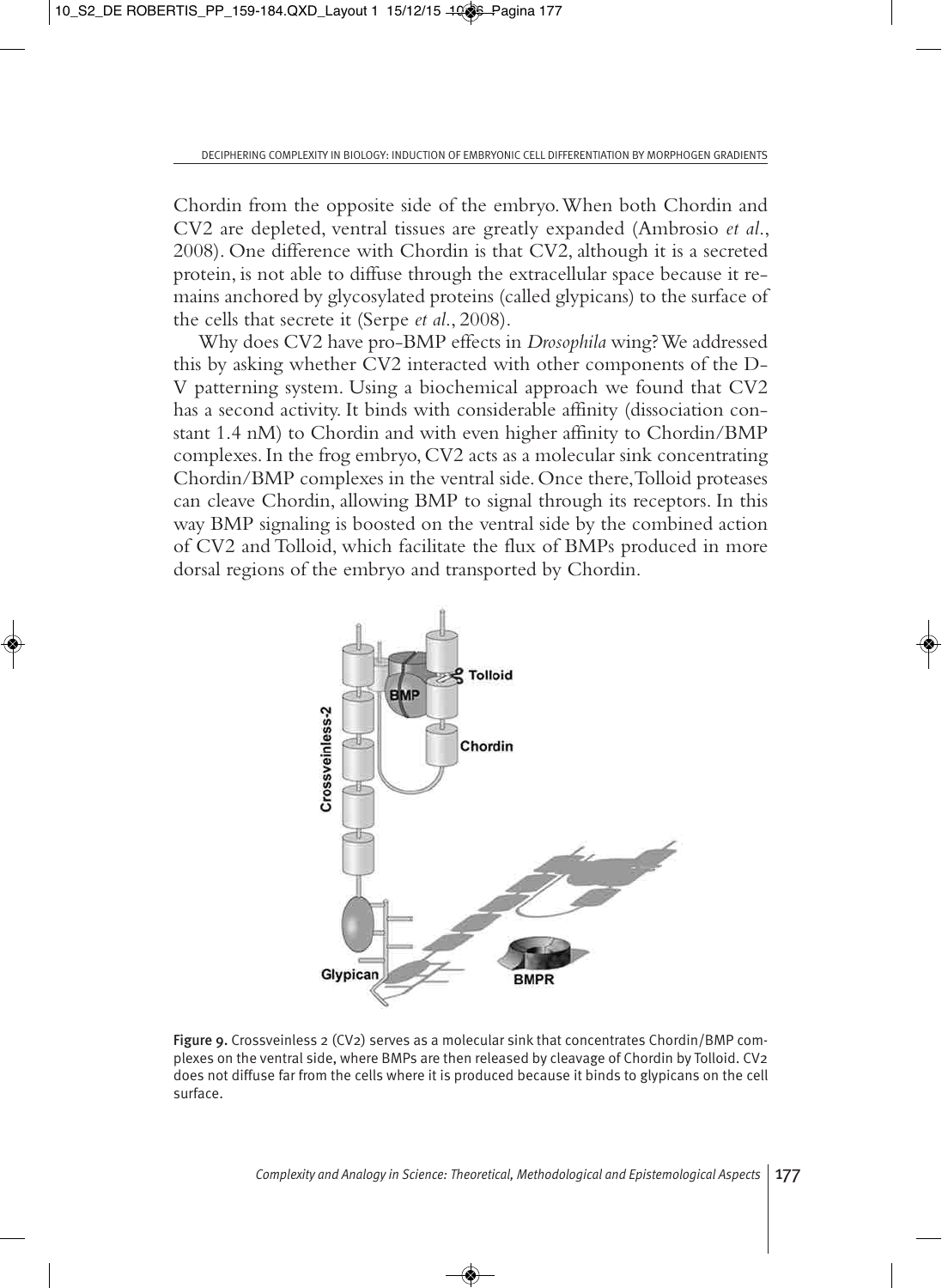Starting with the isolation of Chordin we were able to identify, one at the time, multiple components that react molecularly in this morphogenetic pathway that comprises the entire embryo. At the stage being studied, the embryo is composed of 10,000 cells, raising the question of how the information in the dorsal and ventral centers is transmitted long range to produce a self-regulating morphogen gradient. We address this next.

# *3.11 Opposite transcriptional regulation of D-V molecules is the key to selfregulation*

The dorsal and ventral centers are under opposite transcriptional control by the BMP signaling pathway. Dorsal center molecules are produced when BMP levels are low while ventral molecules are secreted when BMP signaling is high (Figure 6, stippled arrows). Interestingly, the dorsal and ventral poles of the embryo express proteins of similar biochemical activities but under the opposite regulation.



Figure 10. Proteins of similar structure and function in the ventral and dorsal sides, but under opposite transcriptional control.

The dorsal side produces BMP2 and ADMP, while the ventral side secretes BMP4 and BMP7. All have similar activities, activating BMP receptors that phosphorylate Smad1. Chordin is secreted by Spemann's organizer while on the ventral side CV2, which contains similar BMP-binding modules, is produced. Similarly, the ventral center secretes Sizzled and the dorsal side the closely related molecule Crescent. These molecules can compensate for each other from different poles of the embryo. For each action of Spemann's organizer there is a reaction in the ventral side of the embryo.

The self-adjusting nature of this system is illustrated by an experiment in which the cavity of blastula embryos (called the blastocoele) was injected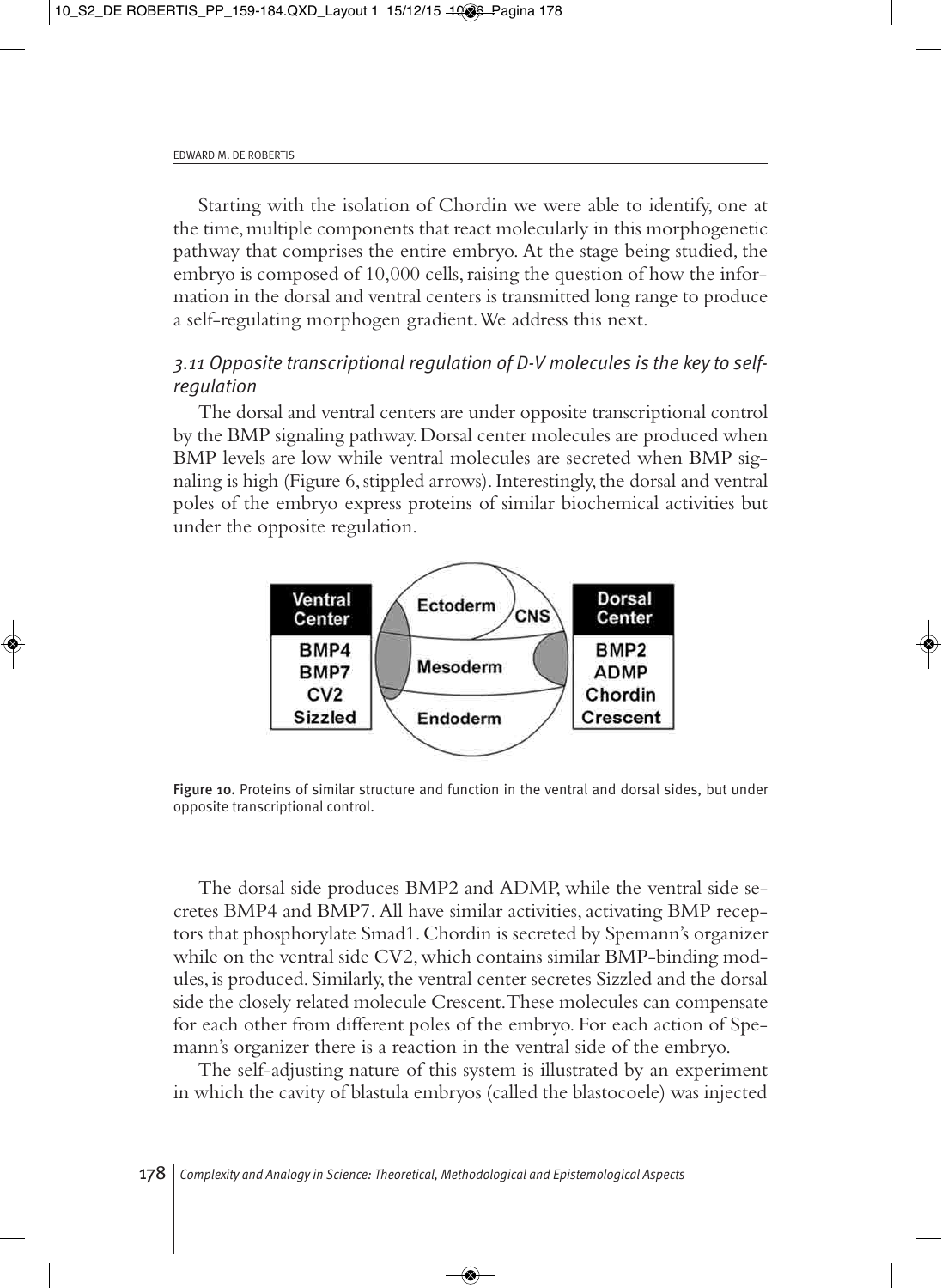with Chordin protein to decrease BMP signaling or with BMP4 protein to increase signaling. When BMP levels were decreased, expression of ADMP mRNA went up, increasing BMP signaling. When BMP4 was injected, Sizzled transcription went up, indirectly dampening BMP signaling levels (via the inhibition of Tolloid, causing an increase in Chordin that antagonizes BMP). The embryo behaves as a molecular seesaw, forming a selfadjusting BMP gradient (Reversade and De Robertis, 2005).

#### *3.12 BMPs and self-regulation*

The *Xenopus* embryo expresses four main BMPs: ADMP, BMP2, BMP4 and BMP7. When we depleted embryos of BMP2, 4 and 7, we found that ventral half-embryos differentiated profuse amounts of dorsal tissues such as CNS, but dorsal half-embryos scaled to an almost normal embryonic pattern. This suggested that the organizer, which is the region of lowest BMP signaling, also contained a ventralizing signal.

This led us to formulate the hypothesis that ADMP was produced on the dorsal side but its activity blocked by the presence of Chordin secreted by the same cells. Indeed, when the four BMPs were depleted a spectacular transformation was observed, in which the entire ectoderm of the embryo became converted into CNS tissue (Reversade and De Robertis, 2005). Embryos were pear-shaped (radial) and covered mostly by forebrain, with a small amount of spinal cord near the blastopore.

The availability of these radial embryos covered in neural tissue gave us a new experimental opportunity. Would wild-type tissue be able to secrete BMPs in sufficient amounts to restore epidermal differentiation at a distance? Transplanted ventral tissue was able to restore D-V pattern and epidermal differentiation, making the important point that a long-distance ventral signaling center exists. An even more interesting result was obtained by transplanting lineage-traced wild type dorsal grafts into BMP depleted embryos. The grafted gave rise to notochord and restored D-V patterning. Epidermis was formed in embryos that otherwise would have developed only neural tissue in the ectoderm. Importantly, there was no epidermal induction near the dorsal graft, which was the only source of BMP in these embryos. Epidermis differentiated on the ventral side at a great distance from the transplant. This suggested that ADMP and BMP2 from the organizer grafts diffused, presumably bound to Chordin and unable to signal, and were released for signaling when Chordin is cleaved by Tolloid enzyme in the ventral side (Reversade and De Robertis, 2005). This was our best, although indirect, evidence for long-distance flux of morphogens in *Xenopus* for many years.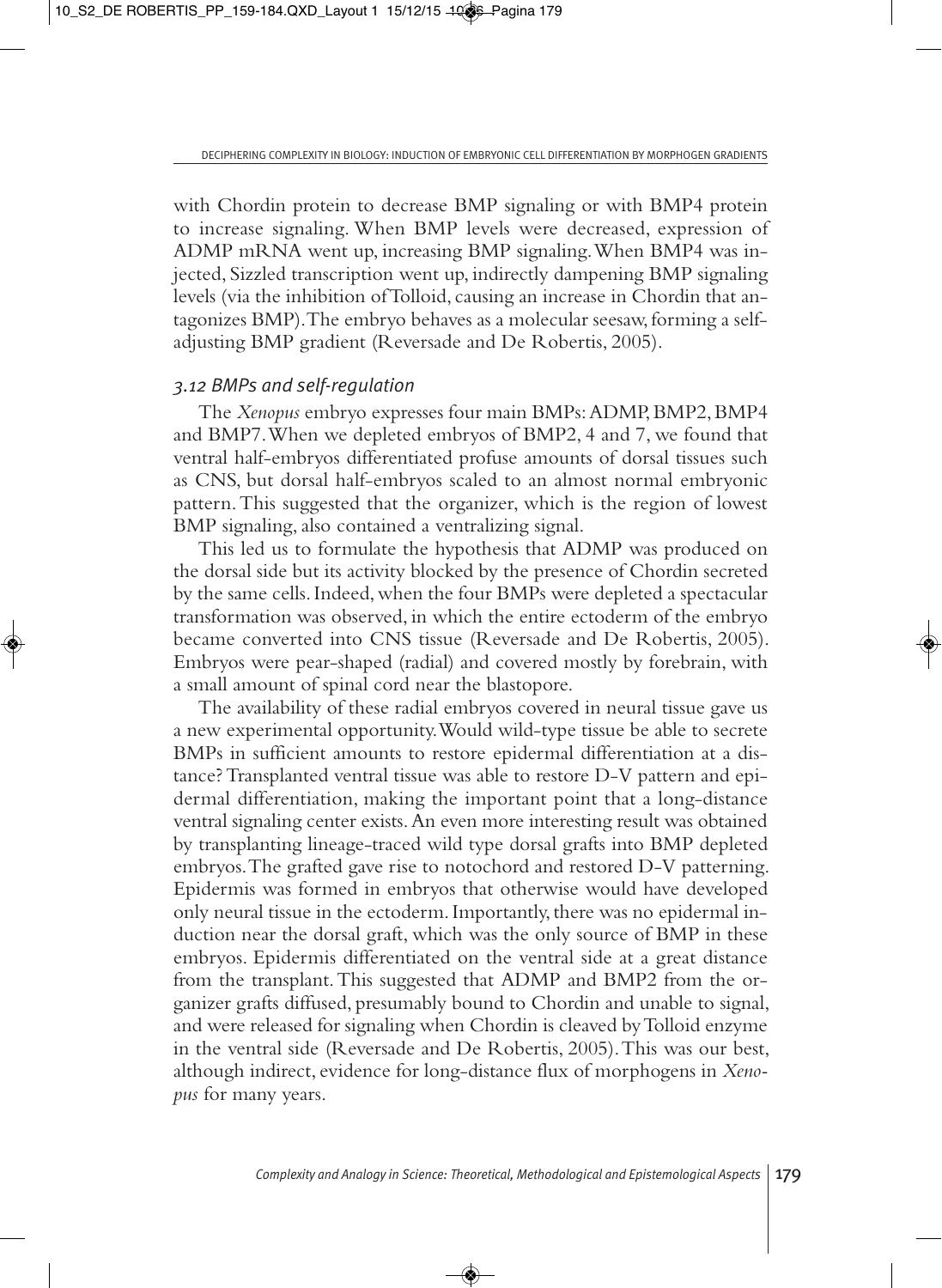## *3.13 Chordin forms a gradient in the space that separates ectoderm from endomesoderm*

We have recently been able to visualize Chordin protein by immunohistochemistry in the *Xenopus* gastrula. This required technical improvements since amphibian embryos have autofluorescent yolk particles. Chordin mRNA is produced in  $60^{\circ}$  of the arc of the dorsal side. However, Chordin protein was present as a gradient extending from the dorsal side to the ventral-most part of the embryo. The staining was specific because it was eliminated by depletion of Chordin. The unexpected surprise was that Chordin does not diffuse randomly in the space between cells but instead is found specifically in the extracellular space that separates the ectoderm from the endomesoderm.



Figure 11. Brachet's cleft separates ectoderm and endomesoderm (modified from Nieuwkoop and Florschütz, 1950).

In amphibian embryos this virtual cavity is called Brachet's cleft (in honor of Albert Brachet, the distinguished Belgian embryologist). All vertebrate embryos have an extracellular matrix containing Fibronectin and other proteins separating ectoderm and mesoderm. Therefore, Brachet's cleft is not an amphibian-specific structure. Confocal optical sections revealed a smooth gradient of Chordin extending from the organizer to the ventral side through this space. From Brachet's cleft Chordin protein can be seen diffusing into both the ectoderm and the mesoderm. Within this narrow cleft, Chordin behaves as predicted by our biochemical pathway. For example, when Tolloids are depleted with antisense morpholinos nuclear phospho-Smad1 (a measure of BMP signaling) decreases while Chordin protein accumulates to high levels in Brachet's cleft. This increase in Chordin protein is particularly obvious in the ventral cleft. These experi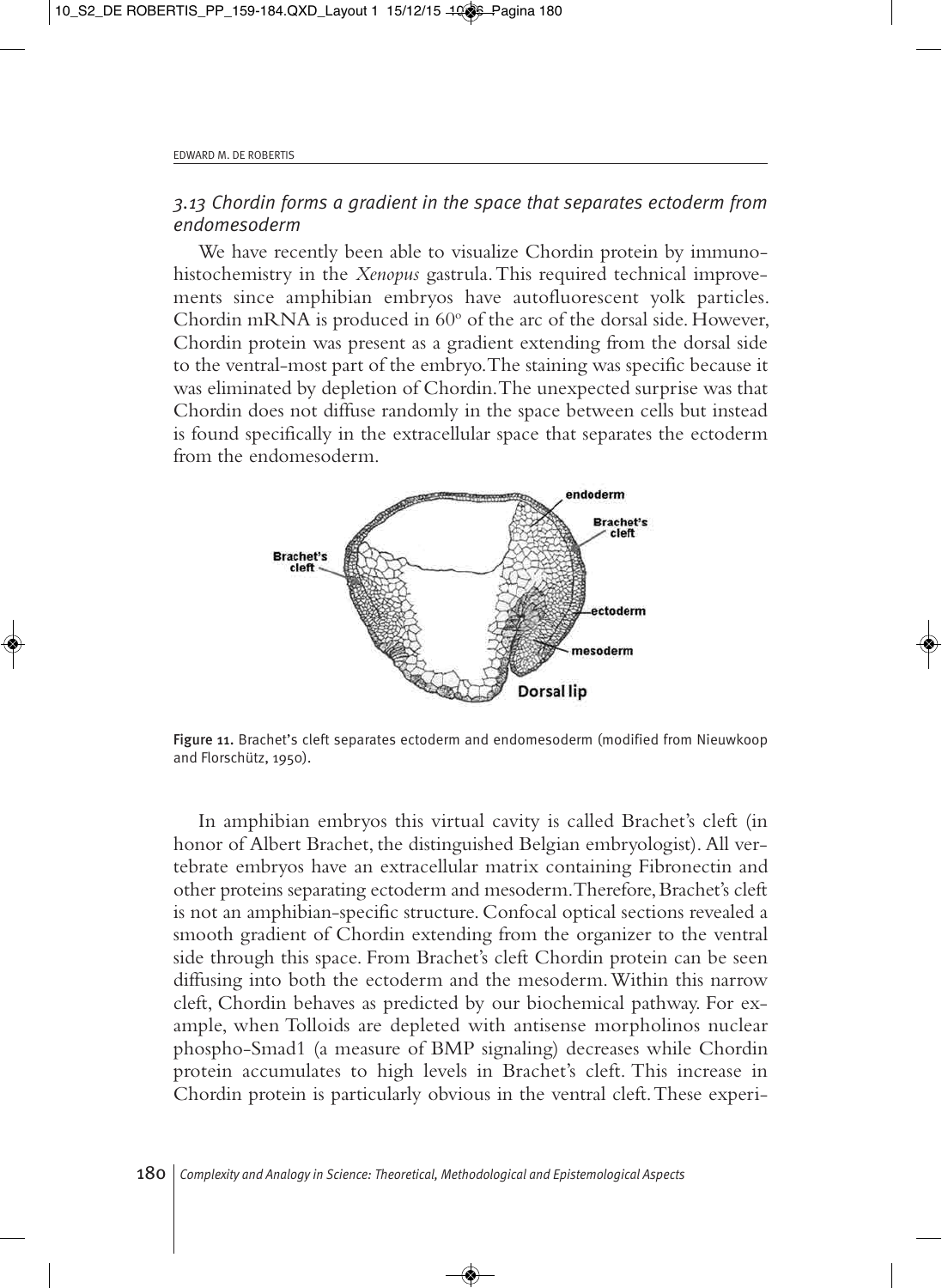ments directly demonstrate the long-range diffusion of the Chordin morphogen in the gastrula embryo.

It appears that the embryo has a single gradient of Chordin that can pattern all three germ layers at the gastrula stage. This provides a simple solution to the question of how many BMP gradients exist: only one. As mentioned above, Chordin reaches high concentrations in the embryo. The fact that it diffuses through a narrow region suggests that Chordin, and probably other components of the D-V patterning pathway, must reach very high concentrations in the space between ectoderm and endomesoderm. During gastrulation the germ layers undergo extensive morphogenetic movements; it is possible that cells might read the Chordin/BMP gradient contained in this extracellular matrix as they move along its surface.

The most intriguing property of the D-V patterning system is its ability to self-regulate. The ability to visualize gradients allowed us to examine embryos bisected in D-V fragments (unpublished results). A phospho-Smad1 gradient was re-formed on dorsal halves, while in the ventral half, where BMP signaling is not opposed by antagonists, very high uniform levels of BMP signaling were found. Using Chordin antibodies, the Chordin gradient in Brachet's cleft was re-formed in dorsal halves, but not in ventral ones. Thus, the BMP/Chordin gradient is able to rescale pattern after experimental perturbation of the system, opening new opportunities for investigating the mechanisms of D-V cell differentiation.

#### **Conclusions**

The considerable complexity of the D-V patterning biochemical pathway was deciphered using the hypothesis-driven experimental approach outlined by Claude Bernard (1865). The investigator formulates an idea in his mind, reasons an experiment that might prove it or disprove it, allows the experiment to give an objective answer, and finally designs new hypotheses based on the observed results. Embryologists were always fascinated with the selfregulating properties of embryos. Spemann found that dorsal organizer tissue could induce cell differentiation over long distances. Mathematicians proposed that the long range diffusion of morphogens according to the laws of physics could account for biological phenomena and proposed that morphogens reacting with each other could generate stable patterns provided they arise from the same source and have different diffusion rates.

With the background of these hypotheses, a large number of extracellular proteins that mediate the dorsal-ventral pattern were isolated from the frog embryo. Key supporting insights came from *Drosophila* and zebrafish genetics. Using a combination of biochemistry with purified proteins and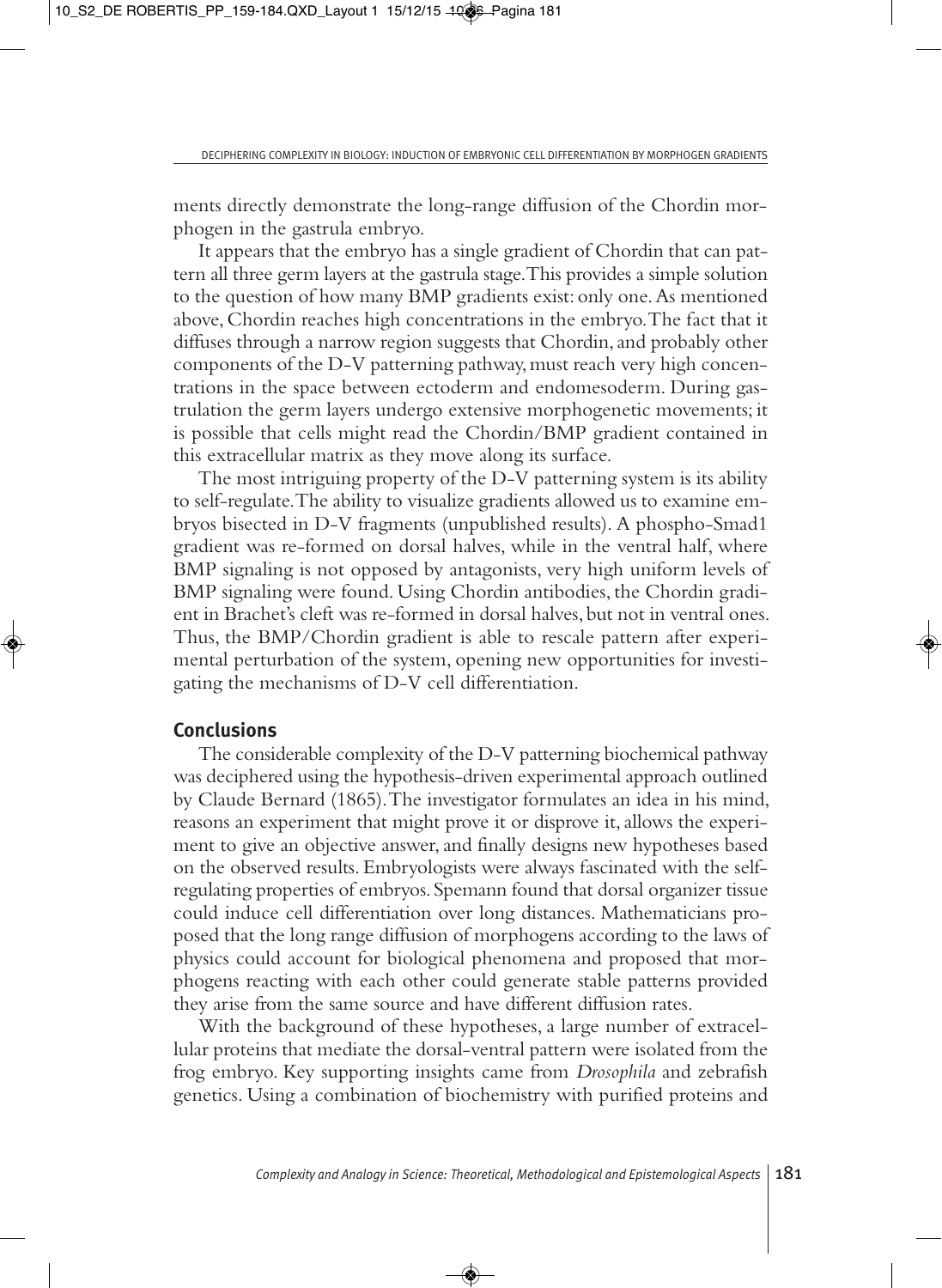embryological studies involving the simultaneous depletion of multiple gene products with morpholinos in combination with transplantation experiments, it was possible to construct the biochemical pathway shown in Figure 6. All its components are secreted proteins that are able to directly interact with each other, forming negative feedback loops of activators and inhibitors synthesized by cells in the dorsal and ventral poles of the embryo.

Dorsal genes are expressed when BMP signaling is low and ventral genes when it is high. The genes that are turned on and off also interact with each other at the protein level. The D-V gradient is adjusted redundantly by regulating the synthesis of its components, by direct protein-protein interactions between morphogens, and by diffusion. The entire embryo participates in maintaining the D-V BMP gradient, so that for each action in the dorsal side there is a reaction in the ventral side. The dorsal and ventral centers are able to communicate with each other through the flux of Chordin, a protein that transports BMPs ventrally, and through the metalloproteinase Tolloid that cleaves Chordin. A gradient of Chordin is formed in the extracellular matrix that separates ectoderm from endomesoderm. It appears likely that a single gradient of Chordin/BMP provides patterning information for all germ layers. The Chordin/BMP pathway is self-regulating and able to scale to a perfect pattern in the dorsal half of bisected embryos. These findings illustrate how the complexity of an embryonic self-regulating system can be unraveled one gene at a time while keeping in mind the behavior of the whole system.

# **Bibliography**

- Ambrosio, A.L., Taelman, V.F., Lee, H.X., Metzinger, C.A., Coffinier, C. and De Robertis, E.M. (2008). Crossveinless-2 is a BMP feedback inhibitor that binds Chordin/BMP to regulate *Xenopus* embryonic patterning. *Dev. Cell 15*, 248- 260.
- Bachiller, D., Klingensmith, J., Kemp, C., Belo, J.A., Anderson, R.M., May, S.R., McMahon, J.A., McMahon, A.P., Harland, R., Rossant, J. and De Robertis, E.M. (2000). The organizer secreted factors Chordin and Noggin are required for forebrain development in the mouse. *Nature 403*, 658-661.
- Bernard, C. (1865). *Introduction to the Study of Experimental Biology*, The McMillan

Company. Translated into English in 1927.

- Cho, K.W.Y, Blumberg, B., Steinbeisser, H. and De Robertis, E.M. (1991). Molecular Nature of Spemann's Organizer: the Role of the *Xenopus* Homeobox Gene *goosecoid*. *Cell 67*, 1111-1120.
- Collavin, L., and Kirschner, M. W. (2003). The secreted Frizzled-related protein Sizzled functions as a negative feedback regulator of extreme ventral mesoderm. *Development 130*, 805-816.
- Collins, F. (2006). *The Language of God: A Scientist Presents Evidence for Belief*. Simon and Schuster, New York.
- Conley, C.A., Silburn, R., Singer, M.A., Ralston, A., Rohwer-Nutter, D., Olson, D.J., Gelbart, W., Blair, S.S. (2000).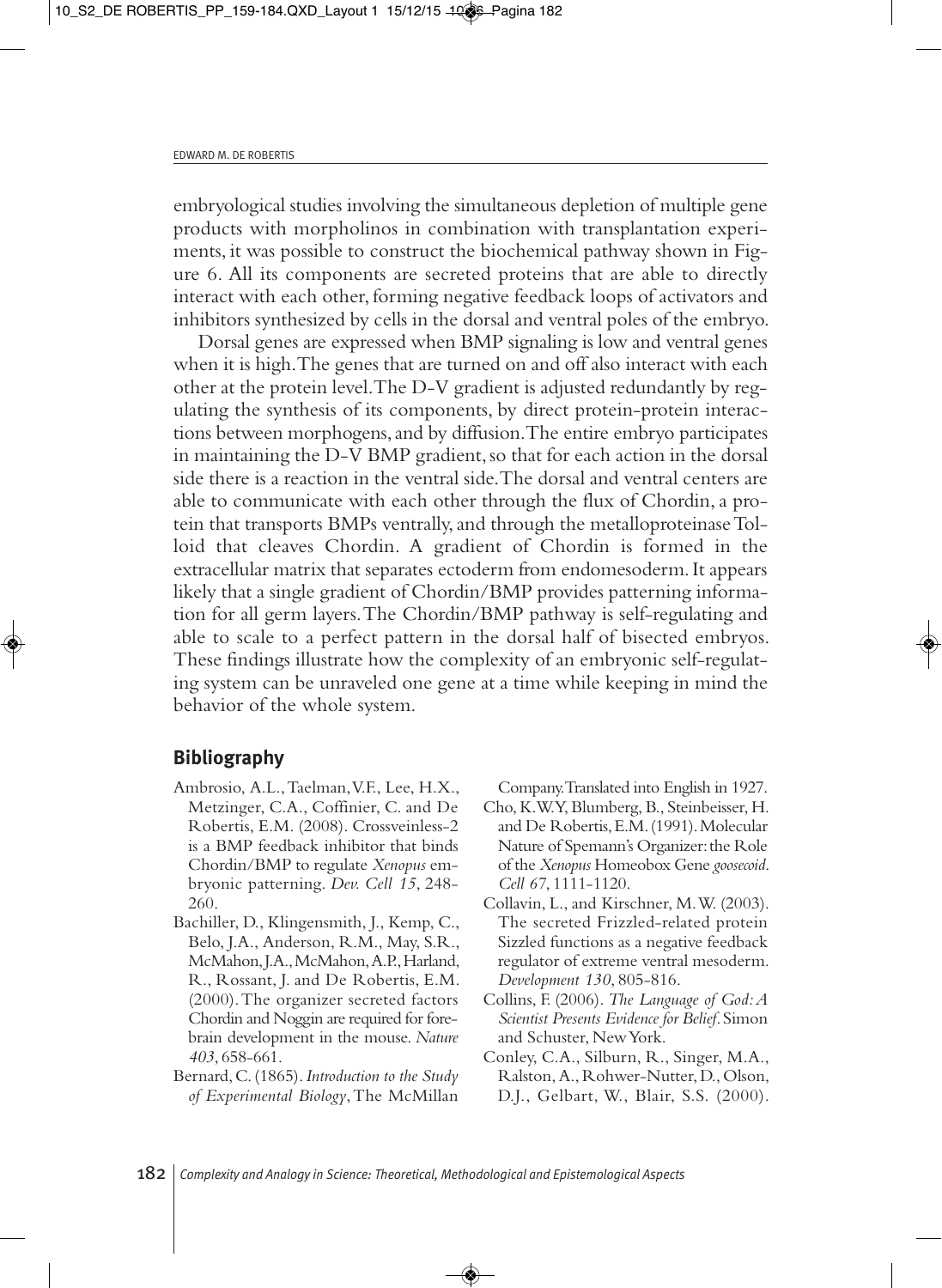Crossveinless 2 contains cysteine-rich domains and is required for high levels of BMP-like activity during the formation of the cross veins in Drosophila. *Development* 127, 3947-3959.

- De Robertis, E.M. (2006). Spemann's organizer and self-regulation in amphibian embryos. *Nat. Rev. Mol. Cell Biol. 7*, 296- 302.
- De Robertis, E.M. (2008). Evo-Devo: Variations on Ancestral Themes. Cell *132,* 185-195*.*
- De Robertis, E.M. and Kuroda, H. (2004). Dorsal-ventral patterning and neural induction in *Xenopus* embryos. *Annu. Rev. Cell Dev. Biol. Vol. 20*, 285-308.
- Dunham, I. *et al*. (2012) An integrated encyclopedia of DNA elements in the human genome. *Nature 486*, 57-74.
- Ferguson, E.L. and Anderson, K.V. (1992). Localized enhancement and repression of the activity of the TGF- family member, *decapentaplegic*, is necessary for dorsal-ventral pattern formation in the *Drosophila* embryo. *Development 114*, 583- 597.
- Gierer A. and Meinhardt H. (1972) A theory of biological pattern formation. *Kybernetic 12*, 30-39
- Gould, S.J. (2002). *The Structure of Evolutionary Theory.* Harvard University Press, Cambridge, Massachusetts.
- Gurdon, J.B. and Hopwood, N. (2000). The introduction of Xenopus laevis into developmental biology: of empire, pregnancy testing and ribosomal genes. *Int. J. Dev. Biol. 441*, 43-50.
- Hemmati-Brivanlou, A., Kelly, O.G., and Melton, D.A. (1994). Follistatin, an antagonist of activin, is expressed in the Spemann Organizer and displays direct neuralizing activity. *Cell 77*, 283-295.
- Holley, S.A., Jackson, P.D., Sasai, Y., Lu, B., De Robertis, E.M., Hoffman, F.M. and Ferguson, E.L. (1995). A conserved system for dorsal-ventral patterning in insects and vertebrates involving short gastru-

lation and chordin. *Nature 376*, 249-253.

- Lee, H.X., Ambrosio, A.L., Reversade, B. and De Robertis, E.M. (2006). Embryonic dorsal-ventral signaling: secreted Frizzled-related proteins as inhibitors of Tolloid proteinases. *Cell 124*, 147-159.
- Lee, H.X., Mendes, F.A., Plouhinec, J.L. and De Robertis, E.M. (2009). Enzymatic regulation of pattern: BMP4 binds CUB domains of Tolloids and inhibits proteinase activity. *Genes Dev. 23*, 2551-2562.
- Levander, G. (1938). A study of bone regeneration. *Surg. Gynecol. Obstet. 67*, 705- 704.
- Little, S.C. and Mullins, M.C. (2006). Extracellular modulation of BMP activity in patterning the dorsoventral axis. *Birth Defects Research 78*, 224-242.
- Massagué, J. (2000). How cells read TGF signals*. Nat. Rev. Mol. Cell Biol. 1*, 169- 178.
- Meinhardt, H. (2008). Models of biological pattern formation: from elementary steps to the organization of embryonic axes. *Curr. Top. Dev. Biol. 81*, 1-63.
- Moos, Jr., M., Wang, S. and Krinks, M. (1995). Anti-dorsalizing morphogenetic protein is a novel TGF-beta homolog expressed in the Spemann organizer. *Development 121*, 4293-4301.
- Nieuwkoop, P.D. and Florschütz, P.A. (1950). Quelques caractères spéciaux de la gastrulation et de la neurulation de l'oeuf de *Xenopus laevis*, Daud. et de quelques autres Anoures. *Arch. de Biol. 61*, 113-150.
- Nüsslein-Volhard, C. and Wieschaus, E. (1980). Mutations affecting segment number and polarity in Drosophila. *Nature 287*, 795-801.
- Oelgeschläger, M., Reversade, B., Larraín, J., Little, S., Mullins, M.C. and De Robertis, E.M. (2003). The pro-BMP activity of Twisted gastrulation is independent of BMP binding. *Development 130*, 4047- 4056.
- Piccolo, S., Sasai, Y., Lu, B. and De Robertis,